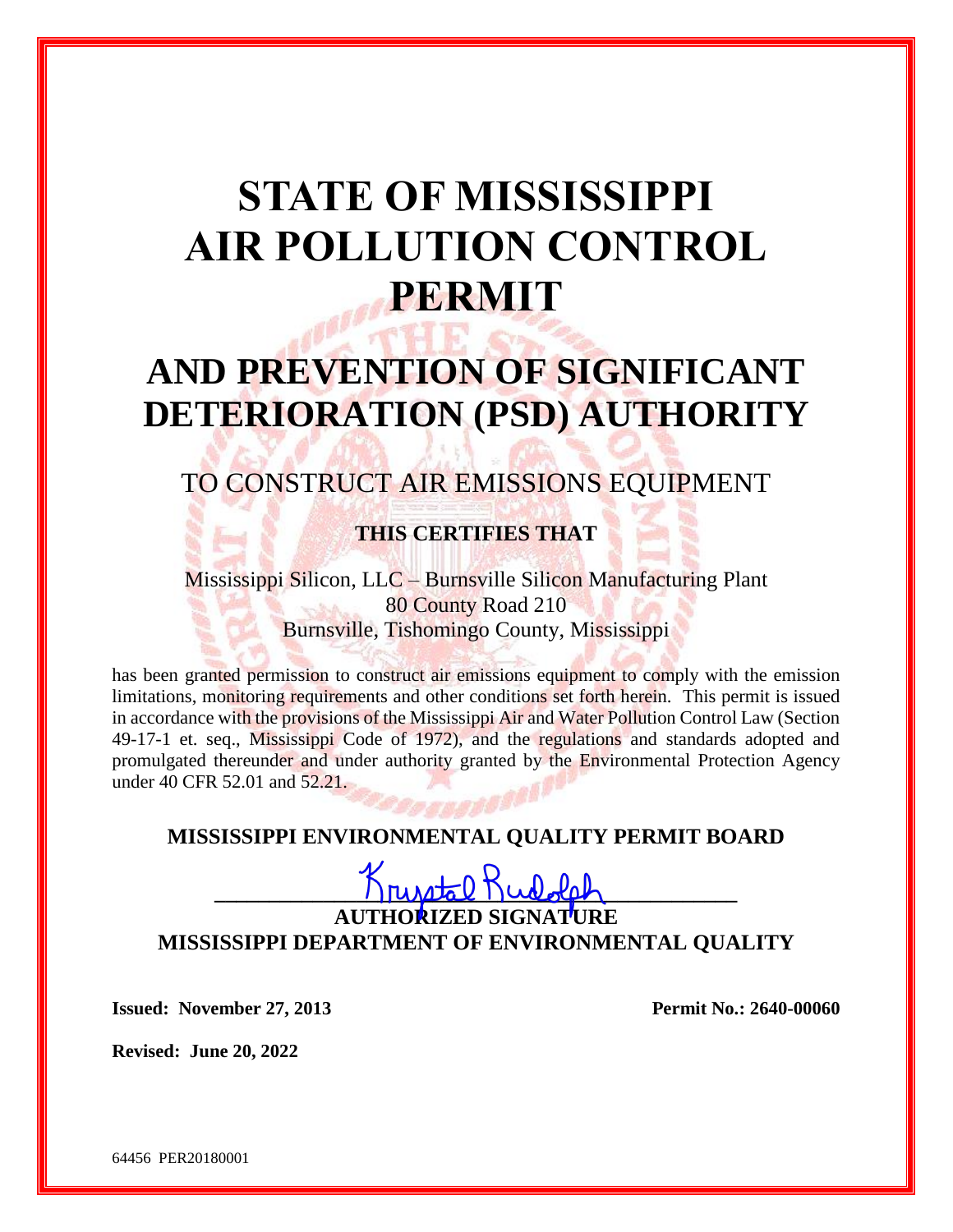#### **SECTION 1. GENERAL CONDITIONS**

1.1 This permit is for air pollution control purposes only.

(Ref.: 11 Miss. Admin. Code Pt. 2, R. 2.1.D.)

1.2 Any activities not identified in the application are not authorized by this permit.

(Ref.: Miss. Code Ann. 49-17-29(1)(b))

1.3 The knowing submittal of a permit application with false information may serve as the basis for the Permit Board to void the permit issued pursuant thereto or subject the applicant to penalties for operating without a valid permit pursuant to State Law.

(Ref.: 11 Miss. Admin. Code Pt. 2, R. 2.2.B(5).)

1.4 It is the responsibility of the applicant/permittee to obtain all other approvals, permits, clearances, easements, agreements, etc., which may be required including (but not limited to) all required local government zoning approvals or permits.

(Ref.: 11 Miss. Admin. Code Pt. 2, R. 2.1.D(6).)

1.5 The issuance of a permit does not release the permittee from liability for constructing or operating air emissions equipment in violation of any applicable statute, rule, or regulation of state or federal environmental authorities.

(Ref.: 11 Miss. Admin. Code Pt. 2, R. 2.2.B(7).)

1.6 It shall not be a defense for a permittee in an enforcement action that it would have been necessary to halt or reduce the permitted activity in order to maintain compliance with the conditions of the permit, unless halting or reducing activity would create an imminent and substantial endangerment threatening the public health and safety of the lives and property of the people of this state.

(Ref.: 11 Miss. Admin. Code Pt. 2, R. 2.2.B(15)(a).)

1.7 The permit and/or any part thereof may be modified, revoked, reopened, and reissued, or terminated for cause. Sufficient cause for a permit to be reopened shall exist when an air emissions stationary source becomes subject to Title V. The filing of a request by the permittee for a permit modification, revocation and reissuance, or termination, or of a notification of planned changes or anticipated noncompliance does not stay any permit condition.

(Ref.: 11 Miss. Admin. Code Pt. 2, R. 2.2.B(15)(b).)

1.8 The permit does not convey any property rights of any sort, or any exclusive privilege.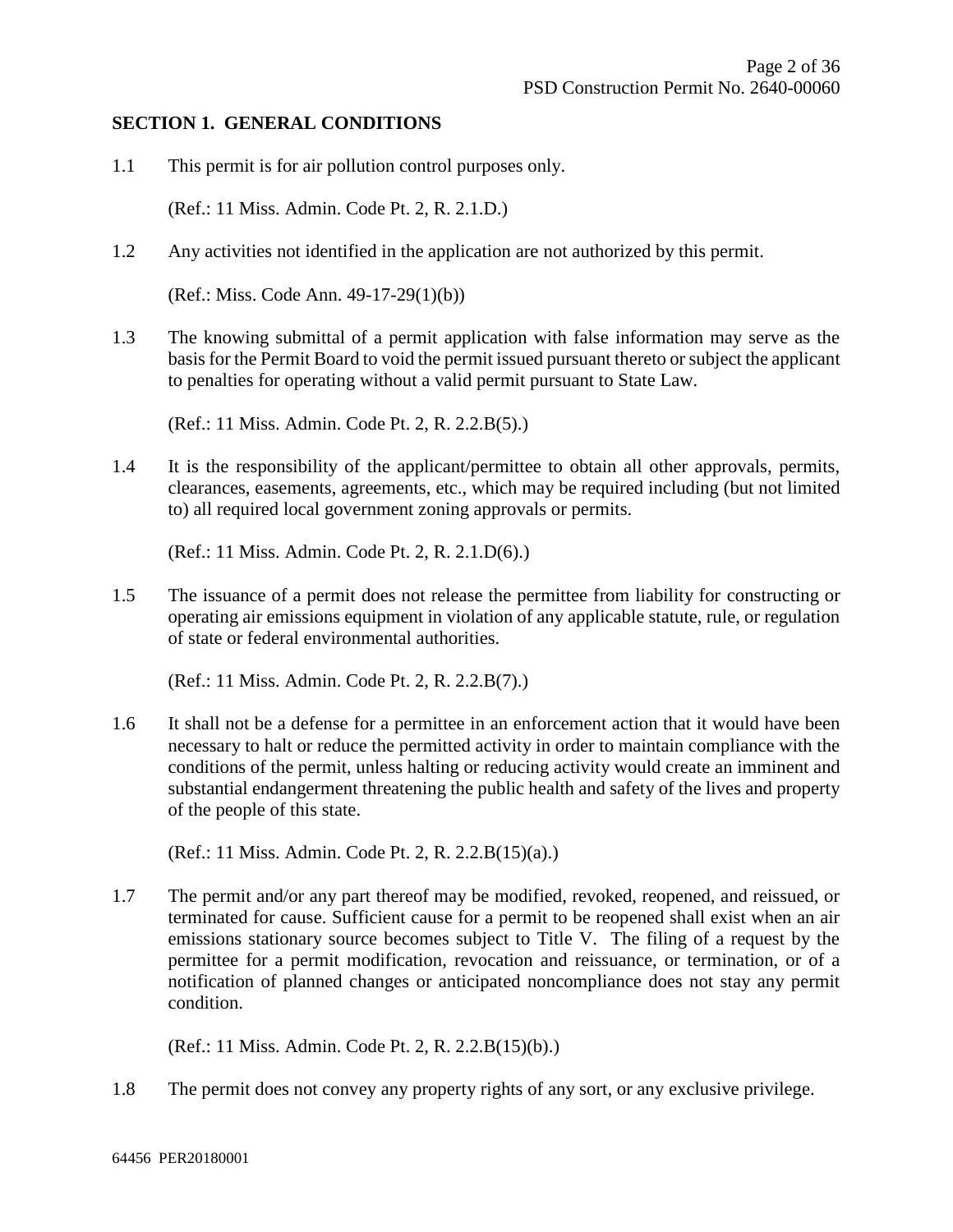(Ref.: 11 Miss. Admin. Code Pt. 2, R. 2.2.B(15)(c).)

1.9 The permittee shall furnish to the Mississippi Department of Environmental Quality (MDEQ) within a reasonable time any information the MDEQ may request in writing to determine whether cause exists for modifying, revoking and reissuing, or terminating the permit or to determine compliance with the permit. Upon request, the permittee shall also furnish to the MDEQ copies of records required to be kept by the permit or, for information claimed to be confidential, the permittee shall furnish such records to the MDEQ along with a claim of confidentiality. The permittee may furnish such records directly to the Administrator along with a claim of confidentiality.

(Ref.: 11 Miss. Admin. Code Pt. 2, R. 2.2.B(15)(d).)

1.10 *Design and Construction Requirements*: The stationary source shall be designed and constructed so as to operate without causing a violation of any Applicable Rules and Regulations, without interfering with the attainment and maintenance of State and National Ambient Air Quality Standards, and such that the emission of air toxics does not result in an ambient concentration sufficient to adversely affect human health and well-being or unreasonably and adversely affect plant or animal life beyond the stationary source boundaries.

(Ref.: 11 Miss. Admin. Code Pt. 2, R. 2.5.A(1)-(3).)

1.11 The necessary facilities shall be constructed to prevent any wastes or other products or substances to be placed in a location where they are likely to cause pollution of the air or waters of the State without the proper environmental permits.

(Ref.: Miss. Code Ann. 49-17-29(1) and (2))

1.12 *Fugitive Dust Emissions from Construction Activities*: The construction of the stationary source shall be performed in such a manner so as to reduce fugitive dust emissions from construction activities to a minimum.

(Ref.: 11 Miss. Admin. Code Pt. 2, R. 2.5.A(4).)

- 1.13 *General Nuisances*: The permittee shall not cause or allow the emission of particles or any contaminants in sufficient amounts or of such duration from any process as to be injurious to humans, animals, plants, or property, or to be a public nuisance, or create a condition of air pollution.
	- (a) The permittee shall not cause the handling, transporting, or storage of any material in a manner which allows or may allow unnecessary amounts of particulate matter to become airborne.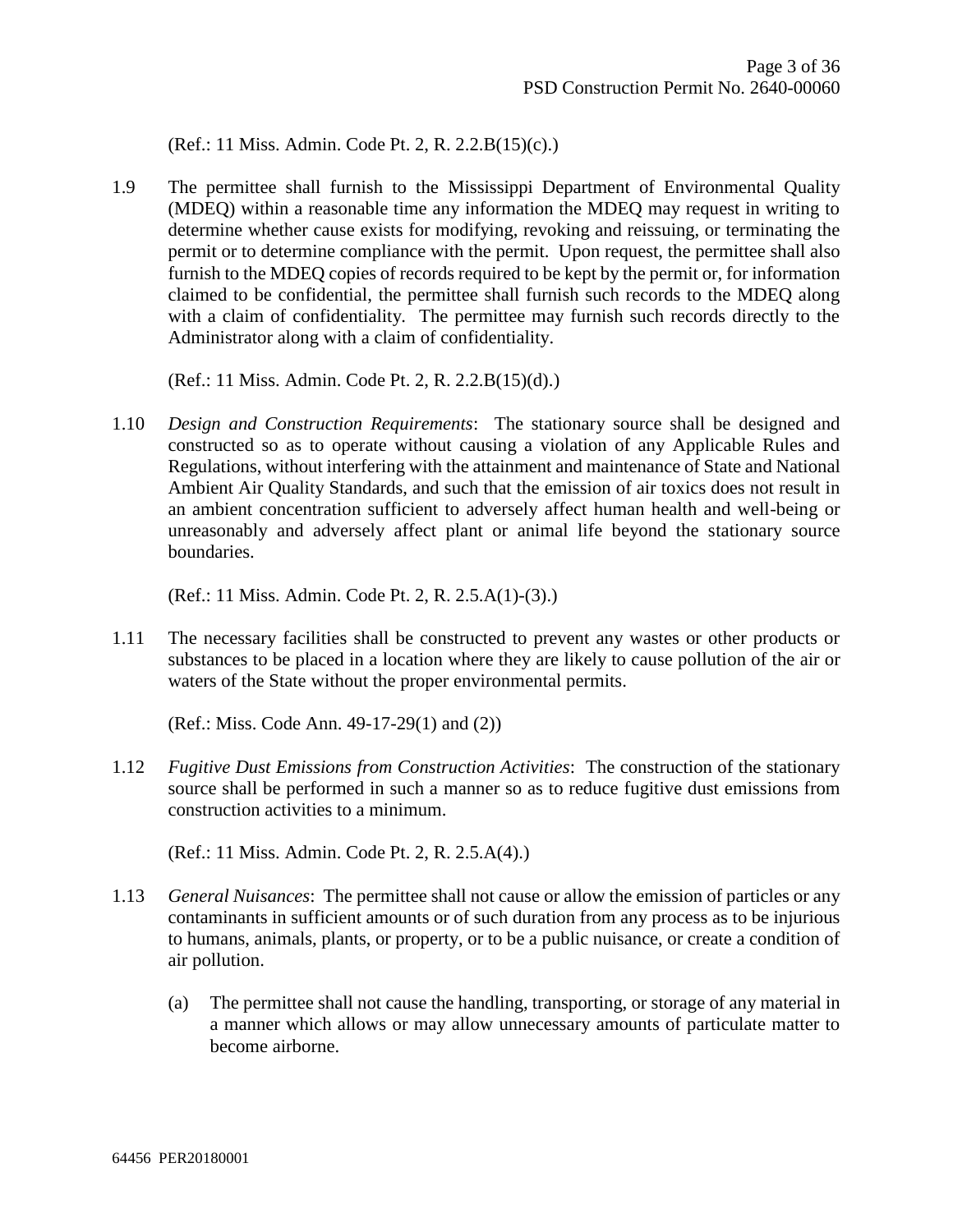(b) When dust, fumes, gases, mist, odorous matter, vapors, or any combination thereof escape from a building or equipment in such a manner and amount as to cause a nuisance to property other than that from which it originated or to violate any other provision of Mississippi Administrative Code, Title 11, Part 2, Chapter 1, the Commission may order such corrected in a way that all air and gases or air and gasborne material leaving the building or equipment are controlled or removed prior to discharge to the open air.

(Ref.: 11 Miss. Admin. Code Pt. 2, R. 1.3.C.)

- 1.14 *Right of Entry*: The permittee shall allow the Mississippi Department of Environmental Quality, Office of Pollution Control and the Mississippi Environmental Quality Permit Board and/or their representatives, upon presentation of credentials:
	- (a) To enter at reasonable times upon the permittee's premises where an air emission source is located or in which any records are required to be kept under the terms and conditions of this permit; and
	- (b) To have access to and copy any records required to be kept under the terms and conditions of this permit; to inspect any monitoring equipment or monitoring method required in this permit; and to sample any air contaminants or waste waters, fuel, process material, or other material which affects or may affect emission of air contaminants from any source.

(Ref.: Miss. Code Ann. 49-17-21)

- 1.15 *Permit Modification or Revocation*: After notice and opportunity for a hearing, the Permit Board may modify the permit or revoke it in whole or in part for good cause shown including, but not limited to, the following:
	- (a) Persistent violation of any of the terms or conditions of this permit;
	- (b) Obtaining this permit by misrepresentation or failure to disclose fully all relevant facts; or
	- (c) A change in federal, state, or local laws or regulations that require either a temporary or permanent reduction or elimination of previously authorized air emission.

(Ref.: 11 Miss. Admin. Code Pt. 2, R. 2.2.C.)

1.16 *Public Record and Confidential Information*: Except for information determined to be confidential under the Mississippi Air and Water Pollution Control Law, all information obtained in accordance with the terms of this permit shall be available for public inspection at the offices of the Mississippi Department of Environmental Quality, Office of Pollution Control.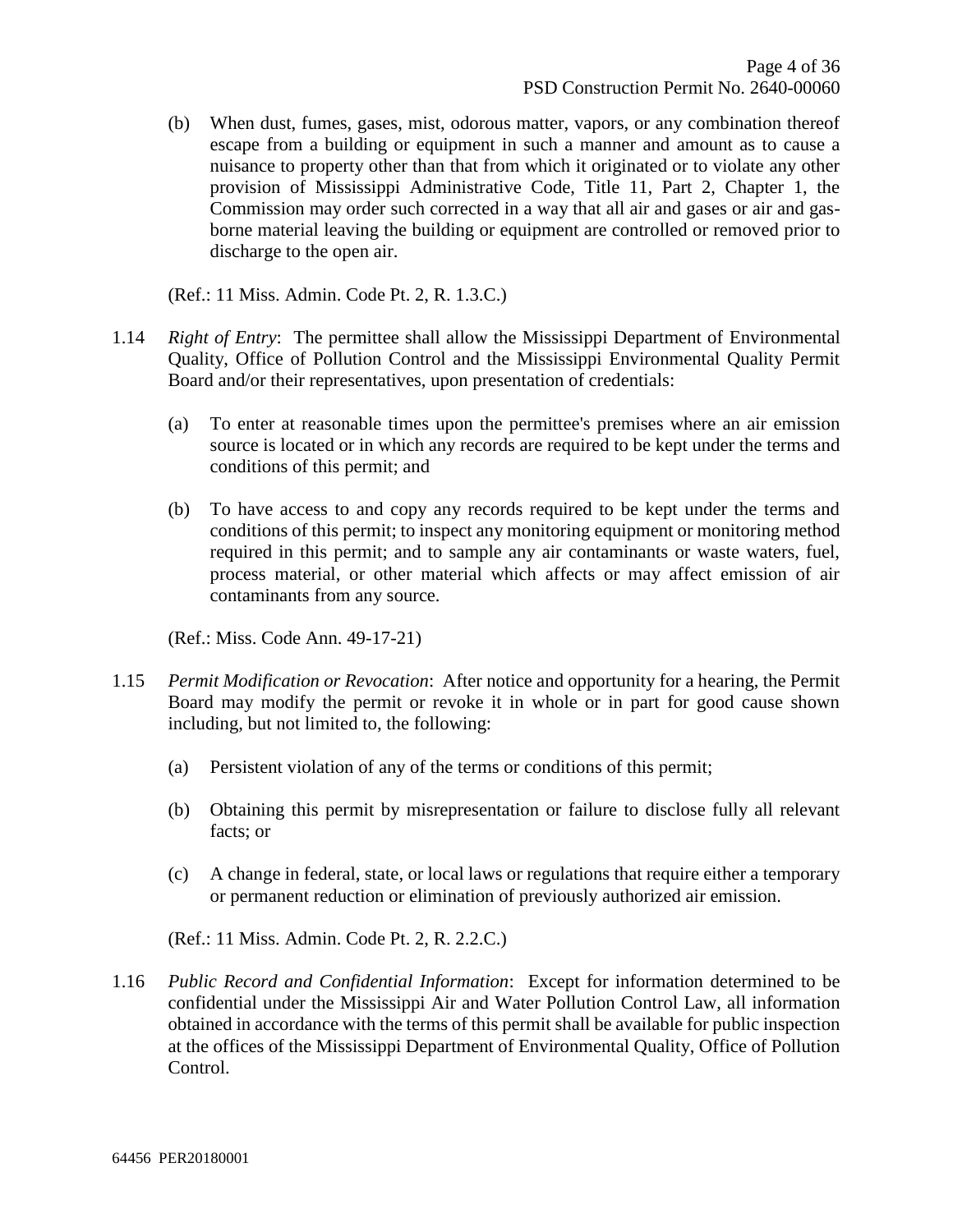(Ref.: Miss. Code Ann. 49-17-39)

1.17 *Permit Transfer*: This permit shall not be transferred except upon approval of the Permit Board.

(Ref.: 11 Miss. Admin. Code Pt. 2, R. 2.16.B.)

1.18 *Severability*: The provisions of this permit are severable. If any provision of the permit, or the application of any provision of the permit to any circumstances, is challenged or held invalid, the validity of the remaining permit provisions and/or portions thereof or their application to other persons or sets of circumstances, shall not be affected thereby.

(Ref.: 11 Miss. Admin. Code Pt. 2, R. 2.1.D(7).)

1.19 *Permit Expiration*: The permit to construct will expire if construction does not begin within eighteen (18) months from the date of issuance, if construction is suspended for eighteen (18) months or more, or if construction is not completed within a reasonable time. The MDEQ may extend the 18-month period upon a satisfactory showing that an extension is justified.

(Ref.: 11 Miss. Admin. Code Pt. 2, R. 2.5.C(1)., R. 2.5.C(4)., and R. 5.2.)

1.20 *Beginning Operation*: After certification of construction by the permittee, the Permit to Construct shall be deemed to satisfy the requirement for a permit to operate until the date the application for issuance or modification of the Title V Permit or the application for issuance or modification of the State Permit to Operate (whichever is applicable) is due. This provision is not applicable to a source excluded from the requirement for a permit to operate as provided by Mississippi Administrative Code, Title 11, Part 2, Chapter 2, Rule 2.13.G.

(Ref.: 11 Miss. Admin. Code Pt. 2, R. 2.5.D(4).)

1.21 *Application for a Permit to Operate*: The application for issuance or modification of the State Permit to Operate or the Title V Permit (whichever is applicable) is due no later than six (6) months after issuance of this modified permit.

(Ref.: 11 Miss. Admin. Code Pt. 2, R. 2.2.B(11).)

1.22 *Operating Under a Permit to Construct*: Upon submittal of a timely and complete application for issuance or modification of a State Permit to Operate or a Title V Permit, (whichever is applicable) the applicant may continue to operate under the terms and conditions of the Permit to Construct and in compliance with the submitted application until the Permit Board issues, modifies, or denies the Permit to Operate.

(Ref.: 11 Miss. Admin. Code Pt. 2, R. 2.5.D(6).)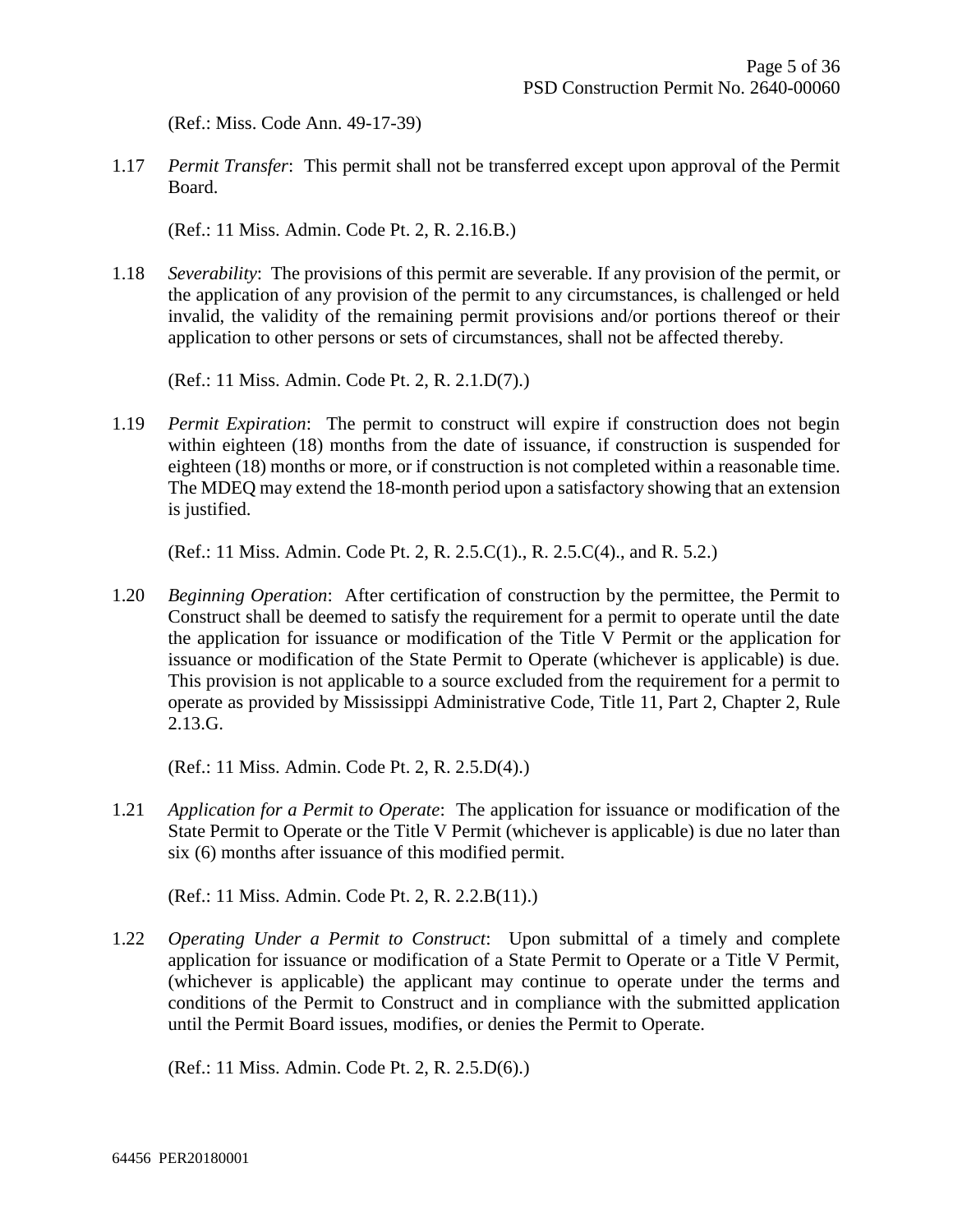- 1.23 Except as otherwise specified herein, the permittee shall be subject to the following provisions with respect to upsets, startups, and shutdowns.
	- (a) Upsets (as defined in 11 Miss. Admin. Code Pt. 2, R. 1.2.)
		- (1) For an upset, the Commission may pursue an enforcement action for noncompliance with an emission standard or other requirement of an applicable rule, regulation, or permit. In determining whether to pursue enforcement action, and/or the appropriate enforcement action to take, the Commission may consider whether the source has demonstrated through properly signed contemporaneous operating logs or other relevant evidence the following:
			- (i) An upset occurred and that the source can identify the cause(s) of the upset;
			- (ii) The source was at the time being properly operated;
			- (iii) During the upset the source took all reasonable steps to minimize levels of emissions that exceeded the emission standard or other requirement of an applicable rule, regulation, or permit;
			- (iv) That within five (5) working days of the time the upset began, the source submitted a written report to the Department describing the upset, the steps taken to mitigate excess emissions or any other noncompliance, and the corrective actions taken and;
			- (v) That as soon as practicable but no later than twenty-four (24) hours of becoming aware of an upset that caused an immediate adverse impact to human health or the environment beyond the source boundary or caused a general nuisance to the public, the source provided notification to the Department.
		- (2) In any enforcement proceeding by the Commission, the source seeking to establish the occurrence of an upset has the burden of proof.
		- (3) This provision is in addition to any upset provision contained in any applicable requirement.
		- (4) These upset provisions apply only to enforcement actions by the Commission and are not intended to prohibit EPA or third party enforcement actions.
	- (b) Start-ups and Shutdowns (as defined in 11 Miss. Admin. Code Pt. 2, R. 1.2.)
		- (1) Start-ups and shutdowns are part of normal source operation. Emission limitations apply during start-ups and shutdowns unless source specific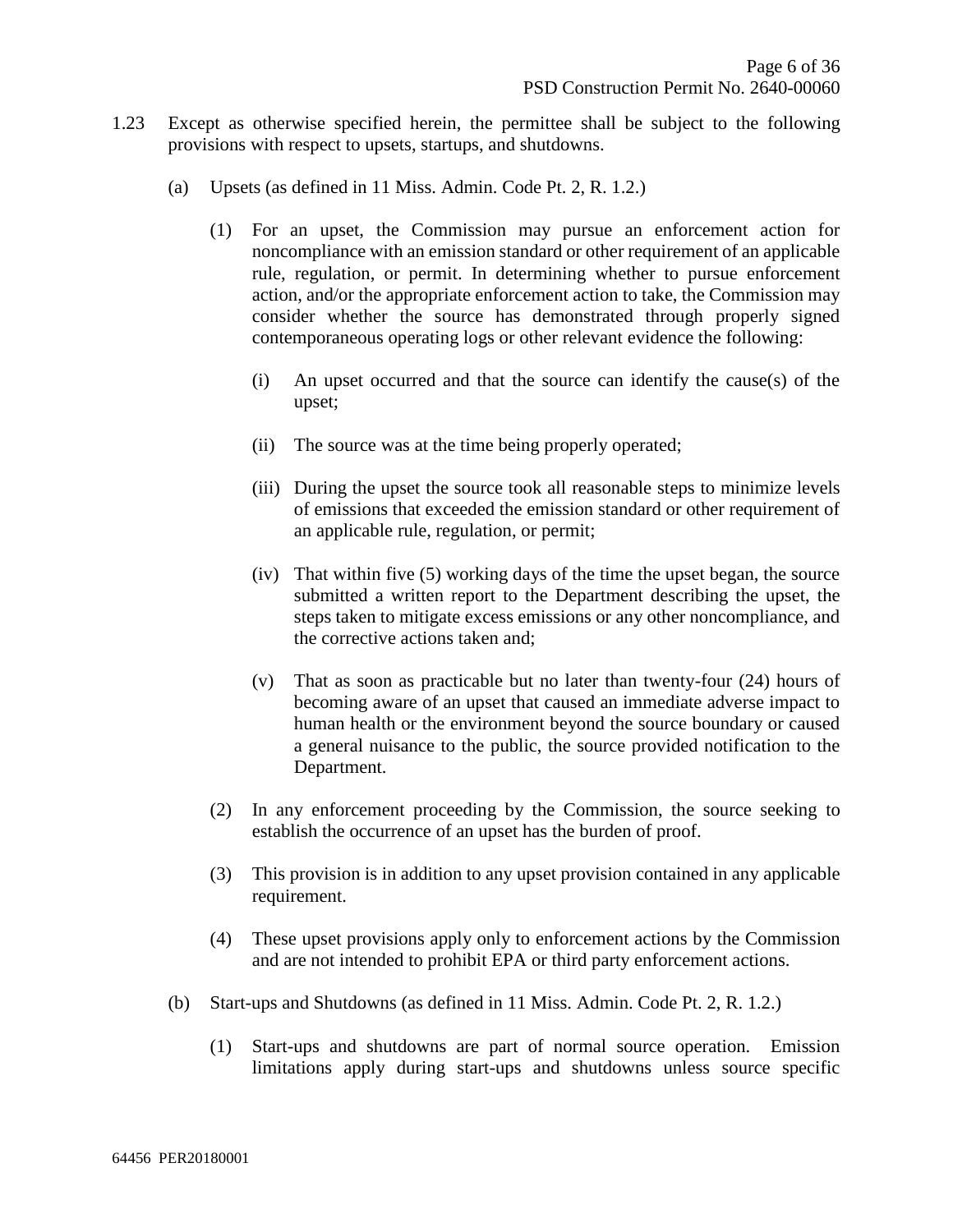emission limitations or work practice standards for startups and shutdowns are defined by an applicable rule, regulation, or permit.

- (2) Where the source is unable to comply with existing emission limitations established under the State Implementation Plan (SIP) and defined in Mississippi Administrative Code, Title 11, Part 2, Chapter 1, the Department will consider establishing source specific emission limitations or work practice standards for start-ups and shutdowns. Source specific emission limitations or work practice standards established for start-ups and shutdowns are subject to the requirements prescribed in Mississippi Administrative Code, Title 11, Part 2, Chapter 1, Rule 1.10.B(2)(a) through (e).
- (3) Where an upset (as defined in 11 Miss. Admin. Code Pt. 2, R. 1.2.) occurs during start-up or shutdown, see the upset requirements above.

(Ref.: 11 Miss. Admin. Code Pt. 2, R. 1.10.)

1.24 *General Duty*: All air emission equipment shall be operated as efficiently as possible to minimize emissions of air contaminants.

(Ref.: 11 Miss. Admin. Code Pt. 2, R. 2.2.B(10).)

- 1.25 *Compliance Testing*: Regarding compliance testing (as applicable):
	- (a) The results of any emissions sampling and analysis shall be expressed both in units consistent with the standards set forth in any Applicable Rules and Regulations or this permit and in units of mass per time.
	- (b) Compliance testing will be performed at the expense of the permittee.
	- (c) Each emission sampling and analysis report shall include but not be limited to the following:
		- (1) Detailed description of testing procedures;
		- (2) Sample calculation(s);
		- (3) Results; and
		- (4) Comparison of results to all Applicable Rules and Regulations and to emission limitations in the permit.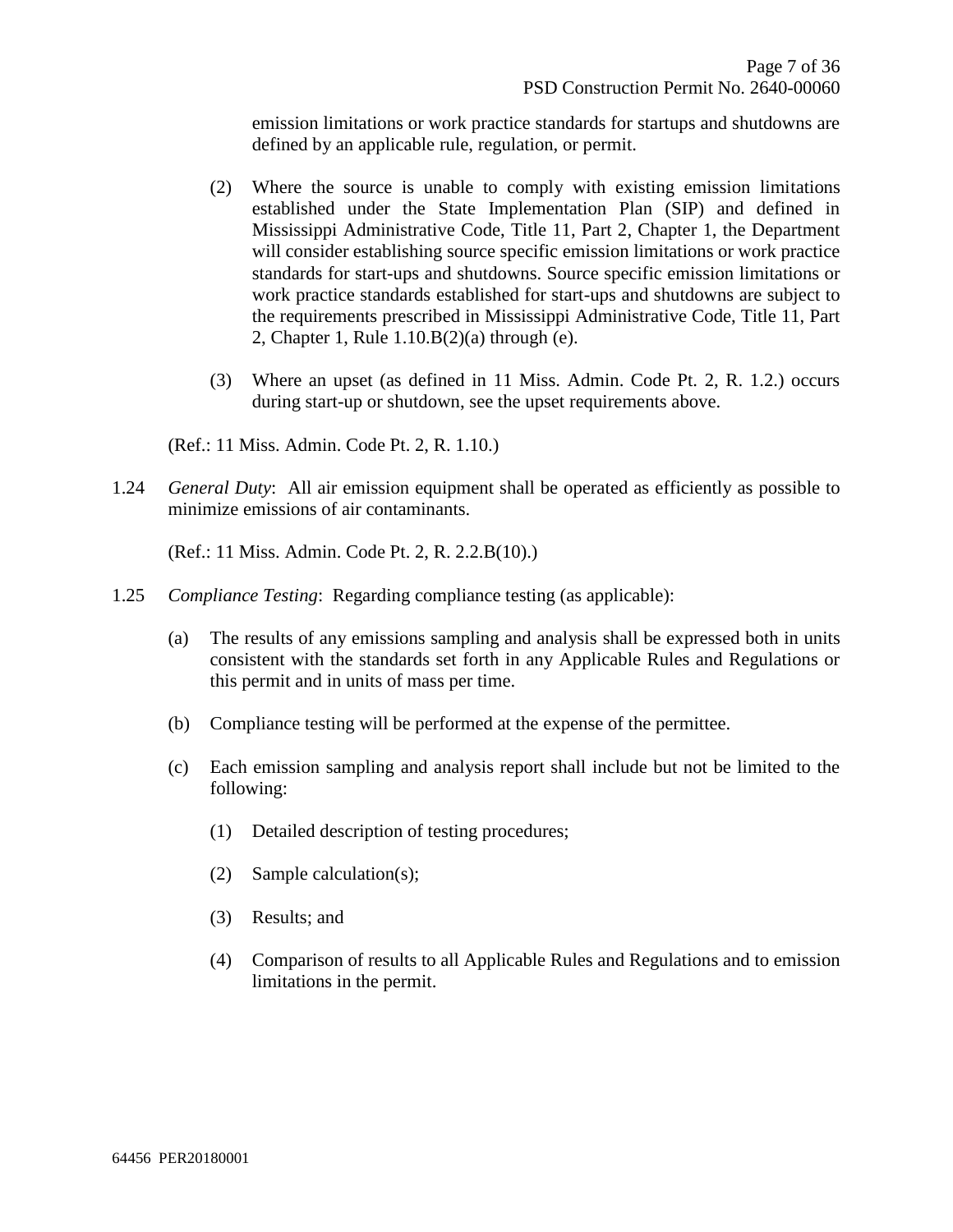#### **SECTION 2. EMISSION POINT DESCRIPTION**

The permittee is authorized to construct and/or modify and operate, upon certification of construction, air emissions equipment as described in the following table:

| <b>Emission</b><br>Point | <b>Description</b>                                                                                                                                                                                                                                                                                                                                              |  |  |  |  |
|--------------------------|-----------------------------------------------------------------------------------------------------------------------------------------------------------------------------------------------------------------------------------------------------------------------------------------------------------------------------------------------------------------|--|--|--|--|
| $AA-000$                 | Facility-Wide (MS Silicon, LLC – Silicon Manufacturing Plant)                                                                                                                                                                                                                                                                                                   |  |  |  |  |
| <b>AA-100</b>            | Raw Material Receiving, Handling, Storage, and Furnace Loading Operations                                                                                                                                                                                                                                                                                       |  |  |  |  |
| $AA-101$                 | Material Handling and Transfer to for Coal Storage Piles<br>• Located outside and east of raw material main hopper<br>Enclosed with a three-sided structure and roof<br>٠                                                                                                                                                                                       |  |  |  |  |
| AA-101a                  | Conveyance of Coal to Charging Storage Silos<br>Raw Material Conveyance [covered] to Raw Material Charging Silo Equipment [located inside the<br>building that contains Submerged Arc Furnaces No. 1 and No. 2]<br>Raw Material Hopper [equipped with a 9,000 actual cubic feet per minute (acfm) dust collector<br>$\blacksquare$<br>(Control Device ID: DC1)] |  |  |  |  |
| AA-102                   | Material Handling and Transfer for Wood Storage Piles [located outside and east of raw material main<br>hopper]                                                                                                                                                                                                                                                 |  |  |  |  |
| $AA-102a$                | Conveyance of Wood to Charging Storage Silos<br>Raw Material Conveyance [covered] to Raw Material Charging Silo Equipment [located inside the<br>building that contains Submerged Arc Furnaces No. 1 and No. 2]<br>• Raw Material Hopper [equipped with a 9,000 acfm dust collector (Control Device ID: DC1)]                                                   |  |  |  |  |
| $AA-102b$                | Wood Chippers [located outside in vicinity of wood storage area; used to size hardwood for silicon<br>production]                                                                                                                                                                                                                                               |  |  |  |  |
| AA-103                   | Material Handling and Transfer for Quartz Storage Piles [located outside and east of raw material main<br>hopper]                                                                                                                                                                                                                                               |  |  |  |  |
| AA-103a                  | Conveyance of Quartz to Charging Storage Silos<br>Raw Material Conveyance [covered] to Raw Material Charging Silo Equipment [located inside the<br>building that contains Submerged Arc Furnaces No. 1 and No. 2]<br>Raw Material Hopper [equipped with a 9,000 acfm dust collector (Control Device ID: DC1)]                                                   |  |  |  |  |
| AA-104                   | Material Handling and Transfer for Limestone Storage Piles [located outside and east of raw material<br>main hopper]                                                                                                                                                                                                                                            |  |  |  |  |
| AA-105                   | Raw Material Storage Pile Handling Operations [conducted with a front-end loader]                                                                                                                                                                                                                                                                               |  |  |  |  |
| AA-106                   | Wind Erosion on Coal, Wood, Quartz, Charcoal, and Limestone Storage Piles                                                                                                                                                                                                                                                                                       |  |  |  |  |
| AA-200                   | <b>Silicon Manufacturing Operations</b>                                                                                                                                                                                                                                                                                                                         |  |  |  |  |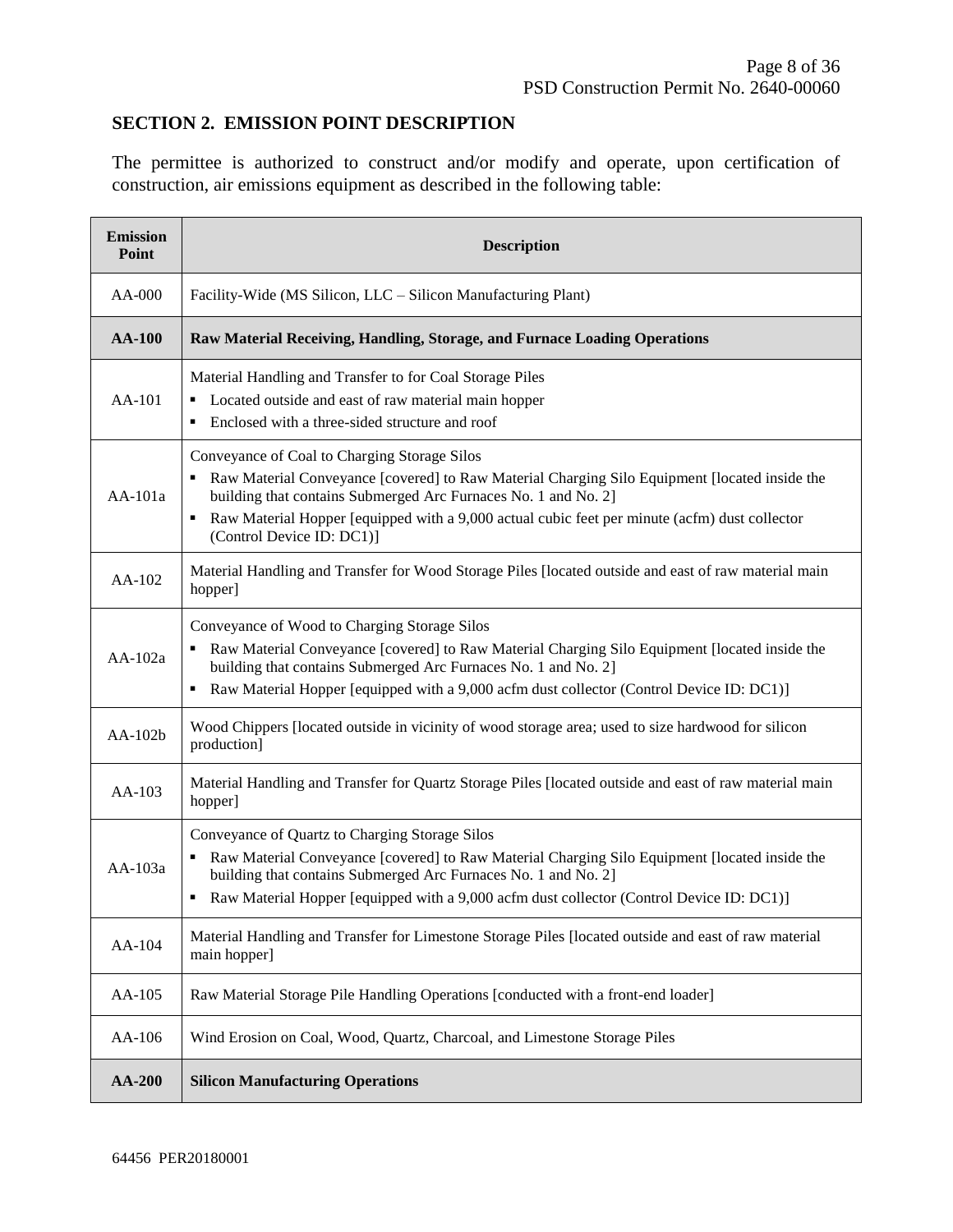| <b>Emission</b><br>Point | <b>Description</b>                                                                                                                                                                                                                                                                                                                                                                                            |
|--------------------------|---------------------------------------------------------------------------------------------------------------------------------------------------------------------------------------------------------------------------------------------------------------------------------------------------------------------------------------------------------------------------------------------------------------|
| AA-201                   | Two (2) Submerged Arc Furnaces (Facility Ref. SAF No. 1 and No. 2) [emissions from each furnace are<br>routed to a corresponding negative pressure baghouse (Control Device I.D. BG1 and BG2) that vents to a<br>common stack]                                                                                                                                                                                |
| AA-201a                  | Casting Frame Operations [used to form molten silicon product]                                                                                                                                                                                                                                                                                                                                                |
| AA-202                   | Natural Gas Combustion Equipment [includes three (3) 10.0 MMBTU / hour natural gas-fired preheaters<br>$-$ two (2) are used to preheat casting ladles and one (1) is used for drying]                                                                                                                                                                                                                         |
| <b>AA-300</b>            | <b>Product Refinement and Handling Operations</b>                                                                                                                                                                                                                                                                                                                                                             |
| AA-301                   | Silicon Crushing / Sizing, Bag Filling, and Grinding Operations<br>A respective dust collector (Control Device I.D. DC2, DC3, and DC4) controls the emissions from<br>each activity:<br>DC2 controls crushing and sizing activities with a flow rate of 47,000 acfm<br>DC3 controls bag filling activities with a flow rate of 9,000 acfm<br>DC4 controls grinding activities with a flow rate of 26,000 acfm |
| <b>AA-400</b>            | <b>Miscellaneous Facility-Wide Operations and Activities</b>                                                                                                                                                                                                                                                                                                                                                  |
| AA-402                   | Haul Roads [paved and unpaved; fugitive source]                                                                                                                                                                                                                                                                                                                                                               |
| AA-402a                  | Vehicle Transport of Raw Materials [from material storage piles to submerged arc furnace building;<br>fugitive source]                                                                                                                                                                                                                                                                                        |
| $AA-403$                 | Dross Handling and Storage Activities                                                                                                                                                                                                                                                                                                                                                                         |
| AA-404                   | Silica Fume Storage Silos [equipped with bin vent filters]                                                                                                                                                                                                                                                                                                                                                    |
| AA-405                   | Miscellaneous Activities:<br>Silica Fume Silo Load-Out Operations<br><b>Cooling Tower</b><br><b>Diesel Storage Tanks</b><br>٠                                                                                                                                                                                                                                                                                 |
| AA-500                   | <b>Facility-Wide Emergency Support Equipment</b>                                                                                                                                                                                                                                                                                                                                                              |
| AA-501                   | 442 HP Diesel-Fired Emergency Generator Engine [manufactured after 2014]                                                                                                                                                                                                                                                                                                                                      |
| AA-502                   | 300 HP Diesel-Fired Emergency Generator Engine [manufactured after 2014]                                                                                                                                                                                                                                                                                                                                      |
| AA-503                   | 11 HP Liquid Petroleum Gas (LPG)-Fired Emergency Generator Engine [manufactured after 2014]                                                                                                                                                                                                                                                                                                                   |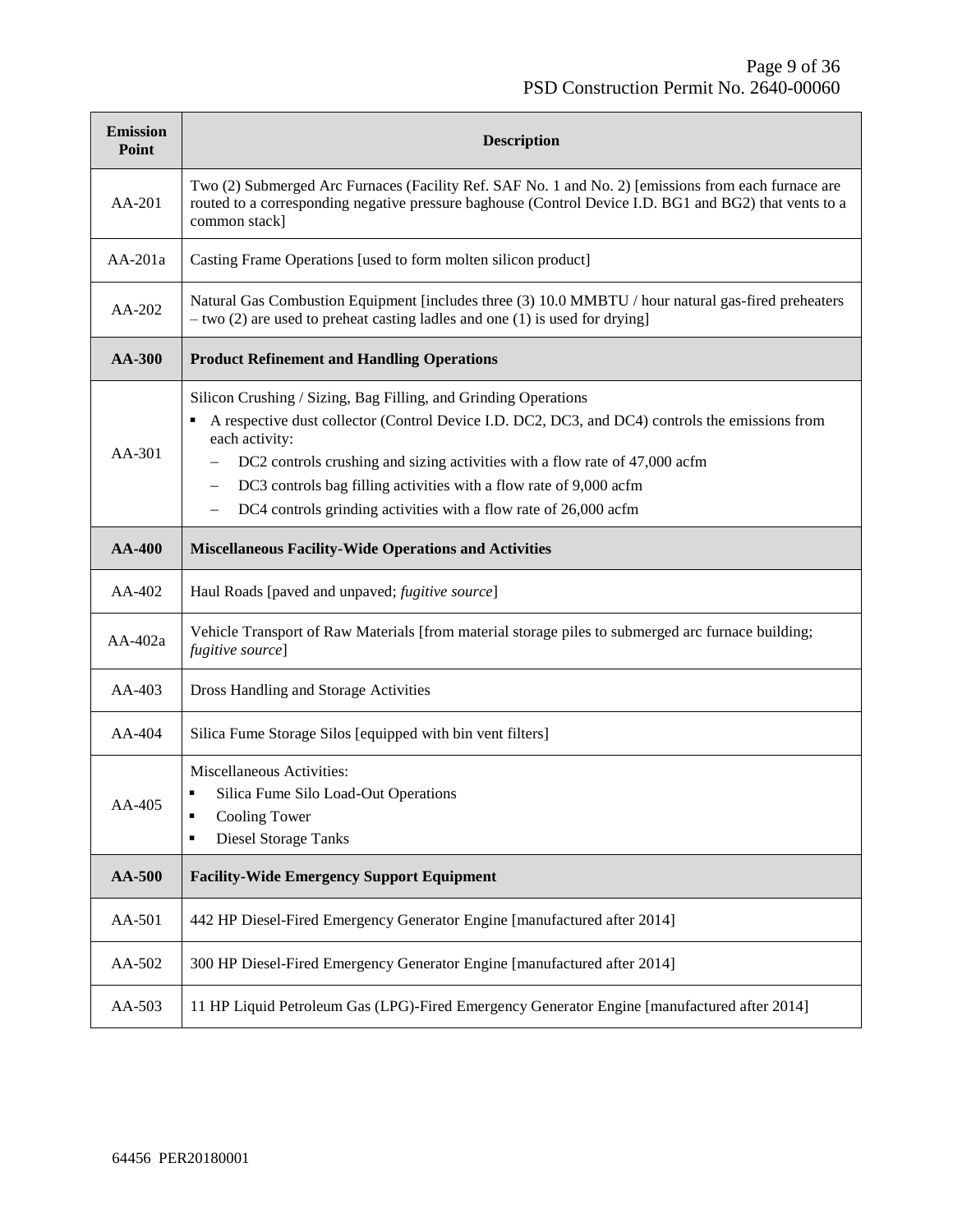#### **SECTION 3. EMISSION LIMITATIONS AND STANDARDS**

| <b>Emission</b><br>Point(s)               | <b>Applicable Requirement</b>                                                                                                                                                                               | <b>Condition</b><br><b>Number</b> | Pollutant /<br><b>Parameter</b>            | <b>Limitation / Standard</b>                                                      |
|-------------------------------------------|-------------------------------------------------------------------------------------------------------------------------------------------------------------------------------------------------------------|-----------------------------------|--------------------------------------------|-----------------------------------------------------------------------------------|
| $AA-000$                                  | 11 Miss. Admin. Code Pt. 2, R.<br>$2.2.B(10)$ ., as established in PSD<br>Permit to Construct issued<br>November 27, 2013                                                                                   | 3.1                               | <b>HAPs</b>                                | 9.90 tpy (Individual)<br>24.90 (Total)<br>(Rolling 12-Month Totals)               |
|                                           |                                                                                                                                                                                                             | 3.2                               | Opacity<br>(fugitive emissions)            | $\leq 10\%$                                                                       |
|                                           | 40 CFR Part 63, Subpart<br>YYYYYY - NESHAP for Area<br><b>Sources: Ferroalloys Production</b><br>Facilities<br>40 CFR 63.11524(a) and (b)(2);<br>Subpart YYYYYY                                             | 3.3                               | <b>PM</b><br>Opacity                       | General Applicability                                                             |
|                                           | 11 Miss. Admin. Code Pt. 2, R.<br>2.2.B(10)., as established in PSD<br>Permit to Construct issued June<br>20, 2022                                                                                          |                                   | Coal Throughput                            | 71,645 tpy (Rolling 12-Month Total)                                               |
| AA-101<br>AA-102                          |                                                                                                                                                                                                             | 3.4                               | Wood Throughput                            | 148,230 tpy (Rolling 12-Month Total)                                              |
| AA-103<br>AA-104                          |                                                                                                                                                                                                             |                                   | Quartz Throughput                          | 148,230 tpy (Rolling 12-Month Total)                                              |
|                                           |                                                                                                                                                                                                             |                                   | Limestone<br>Throughput                    | 4,000 tpy (Rolling 12-Month Total)                                                |
| $AA-101a$<br>AA-102a<br>AA-103a<br>AA-301 | 11 Miss. Admin. Code Pt. 2, Ch.<br>5. and 40 CFR 52.21(j), as<br>established in PSD Permit to<br>Construct issued November 27,<br>2013 and revised June 20, 2022<br>(PSD BACT Limit)<br>(PSD BACT Standard) | 3.5                               | $PM / PM_{10} / PM_{2.5}$                  | $0.003$ gr. $/$ dscf; and<br><b>Operational Requirements (Dust</b><br>Collectors) |
| AA-102b                                   | 11 Miss. Admin. Code Pt. 2, Ch.<br>5. and 40 CFR 52.21(j), as<br>established in PSD Permit to<br>Construct issued November 27,<br>2013<br>(PSD BACT Standard)                                               | 3.6                               | $PM / PM_{10} / PM_{2.5}$                  | <b>Operational Requirement (Partial</b><br>Enclosure)                             |
| AA-201                                    | 40 CFR 63.11526; Subpart<br>YYYYYY                                                                                                                                                                          | 3.7                               | <b>Visible Emissions</b><br>(common stack) | $\leq$ 5% of Accumulated Occurrences (60-<br>Minute Observation Period)           |
|                                           |                                                                                                                                                                                                             |                                   | Opacity<br>(furnace building)              | $\leq$ 20% (6-Minute Average)                                                     |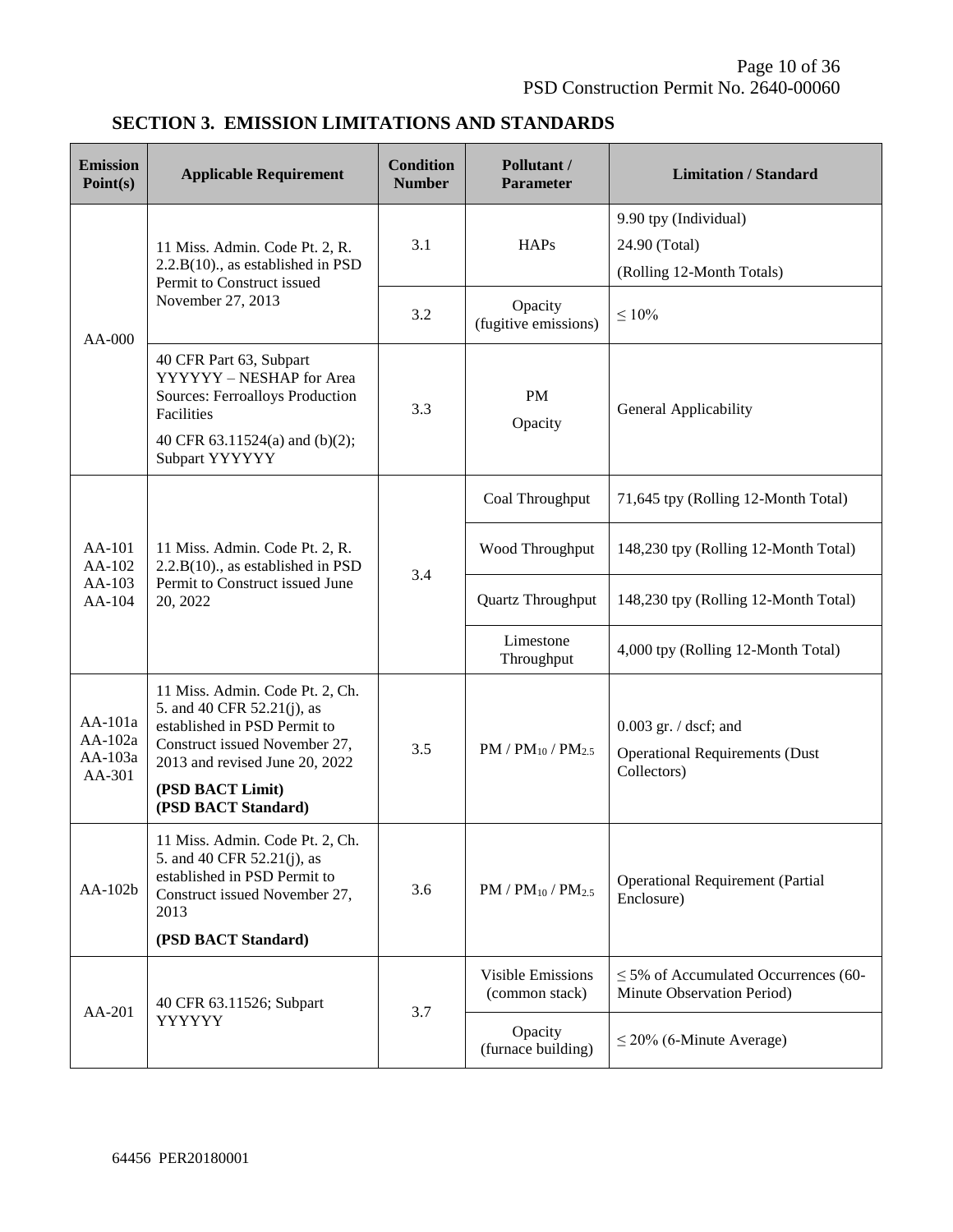| <b>Emission</b><br>Point(s) | <b>Applicable Requirement</b>                                                                                                                                                         | <b>Condition</b><br><b>Number</b> | Pollutant /<br><b>Parameter</b> | <b>Limitation / Standard</b>                                                    |
|-----------------------------|---------------------------------------------------------------------------------------------------------------------------------------------------------------------------------------|-----------------------------------|---------------------------------|---------------------------------------------------------------------------------|
|                             | 40 CFR Part 60, Subpart Z -<br>Standards of Performance for<br><b>Ferroalloy Production Facilities</b><br>40 CFR 60.260; Subpart Z                                                    | 3.8                               | <b>PM</b><br>Opacity<br>CO      | General Applicability                                                           |
|                             | 40 CFR 60.262(a)(1) and                                                                                                                                                               |                                   | <b>PM</b>                       | 0.45 kg. / MW-Hour (or 0.99 lbs. / MW-<br>Hour)                                 |
|                             | $60.263(a)$ ; Subpart Z                                                                                                                                                               |                                   | CO                              | $<$ 20 vol.% (Dry Basis)                                                        |
|                             | 40 CFR 60.262(a)(3); Subpart Z<br>11 Miss. Admin. Code Pt. 2, Ch.<br>5. and 40 CFR 52.21(j), as<br>established in PSD Permit to<br>Construct issued June 20, 2022<br>(PSD BACT Limit) | 3.9                               | Opacity                         | < 15%                                                                           |
|                             | 40 CFR 60.262(a)(4) and (5);<br>Subpart Z                                                                                                                                             | 3.10                              | <b>All Pollutants</b>           | <b>Emission Restrictions</b>                                                    |
|                             | 40 CFR 60.265(d) and (f);<br>Subpart Z                                                                                                                                                | 3.11                              | Volumetric Flow<br>Rate         | <b>Operating Limits</b>                                                         |
| AA-201                      | 11 Miss. Admin. Code Pt. 2, Ch.<br>5. and 40 CFR 52.21(j), as<br>established in PSD Permit to<br>Construct issued November 27,<br>2013<br>(PSD BACT Limits)                           | 3.12                              | $PM / PM_{10} / PM_{2.5}$       | 0.005 grains / dscf (3-Hour Average)                                            |
|                             | 11 Miss. Admin. Code Pt. 2, Ch.<br>5. and 40 CFR 52.21(j), as                                                                                                                         | 3.13                              | <b>VOCs</b>                     | 12.1 lb. / hour (3-Hour Average)                                                |
|                             | established in PSD Permit to<br>Construct issued June 20, 2022<br>(PSD BACT Limits)                                                                                                   | 3.14                              | GHG (as $CO2e$ )                | 265,555.58 tpy (Rolling 12-Month<br>Total)                                      |
|                             | 11 Miss. Admin. Code Pt. 2, Ch.                                                                                                                                                       | 3.15                              | NO <sub>X</sub>                 | 475 lb. / hour (Rolling 3-Hour Average)<br>971.3 tpy (Rolling 12-Month Total)   |
|                             | 5. and 40 CFR 52.21(k), as<br>established in PSD Permit to<br>Construct issued June 20, 2022                                                                                          |                                   | CO                              | 270 lb. / hour (Rolling 3-Hour Average)<br>713.7 tpy (Rolling 12-Month Total)   |
|                             | (PSD Air Quality Limits)                                                                                                                                                              |                                   | SO <sub>2</sub>                 | 440 lb. / hour (Rolling 3-Hour Average)<br>1,093.6 tpy (Rolling 12-Month Total) |
| AA-202                      | 11 Miss. Admin. Code Pt. 2, R.<br>$1.3.D(1)(b)$ .                                                                                                                                     | 3.16                              | PM                              | $E = 0.8808$ (I <sup>-0.1667</sup> )                                            |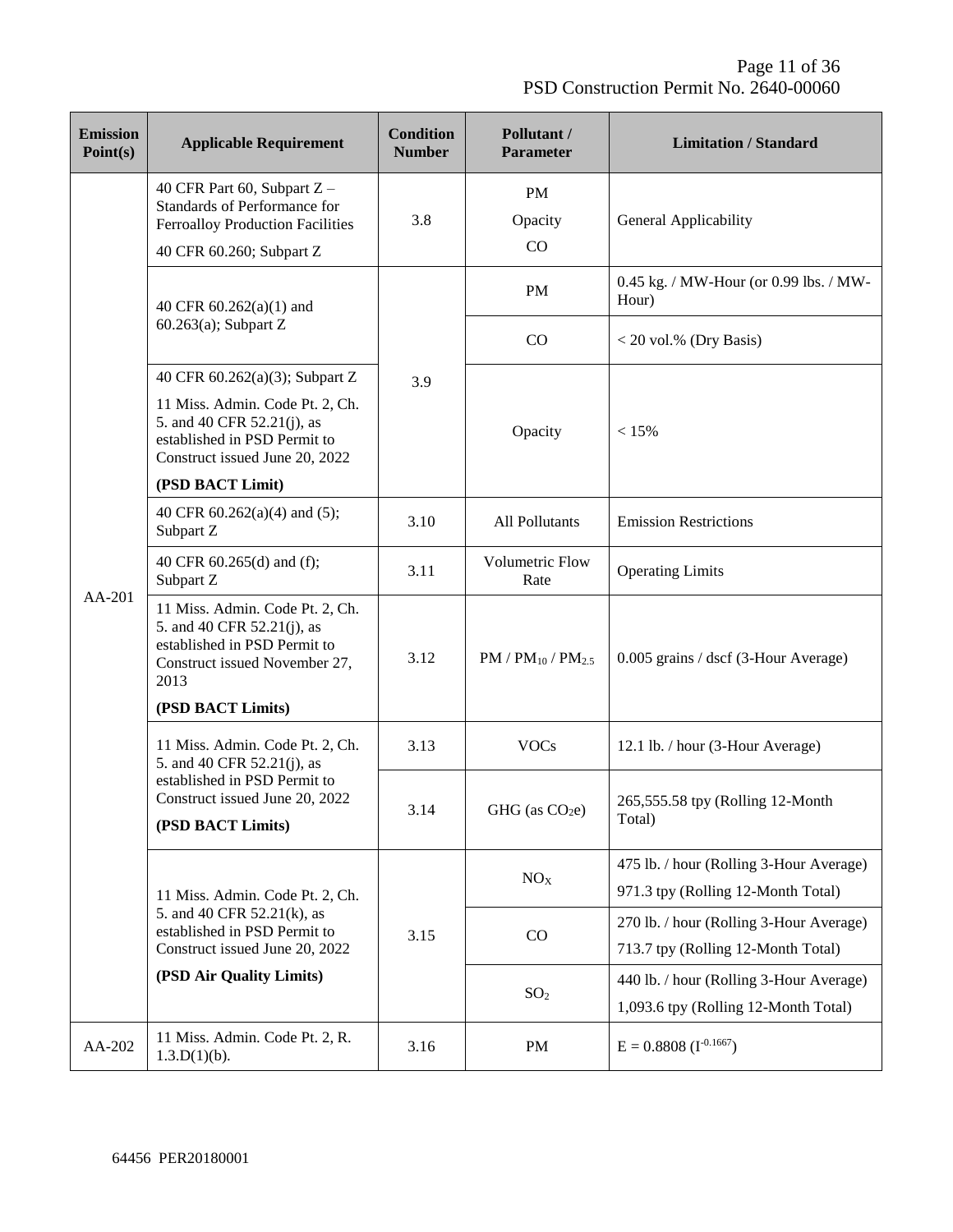Page 12 of 36 PSD Construction Permit No. 2640-00060

| <b>Emission</b><br>Point(s) | <b>Applicable Requirement</b>                                                                                                                  | <b>Condition</b><br><b>Number</b> | Pollutant /<br><b>Parameter</b> | <b>Limitation / Standard</b>                                                                                                |
|-----------------------------|------------------------------------------------------------------------------------------------------------------------------------------------|-----------------------------------|---------------------------------|-----------------------------------------------------------------------------------------------------------------------------|
|                             |                                                                                                                                                |                                   | NO <sub>X</sub>                 | 0.08 Pounds / MMBTU<br><b>Implement Best Management Practices</b>                                                           |
|                             |                                                                                                                                                |                                   | SO <sub>2</sub>                 | 0.0006 Pounds / MMBTU                                                                                                       |
|                             | 11 Miss. Admin. Code Pt. 2, Ch.<br>5. and 40 CFR 52.21(j), as<br>established in PSD Permit to                                                  |                                   | CO                              | 0.0824 Pounds / MMBTU                                                                                                       |
| AA-202                      | Construct issued June 20, 2022                                                                                                                 | 3.17                              | <b>VOCs</b>                     | 0.0054 Pounds / MMBTU                                                                                                       |
|                             | (PSD BACT Limits)<br>(PSD BACT Standard)                                                                                                       |                                   | <b>PM</b>                       | 0.0005 Pounds / MMBTU                                                                                                       |
|                             |                                                                                                                                                |                                   | <b>GHG</b>                      | 117 Pounds CO <sub>2</sub> / MMBTU;<br>0.0022 Pounds CH <sub>4</sub> / MMBTU; and<br>0.0002 Pounds N <sub>2</sub> O / MMBTU |
| $AA-404$                    | 11 Miss. Admin. Code Pt. 2, Ch.<br>5. and 40 CFR 52.21(j), as<br>established in PSD Permit to<br>Construct issued November 27,<br>2013         | 3.18                              | $PM / PM_{10} / PM_{2.5}$       | $0.01$ grains / dscf; and<br>Utilize Bin Vent Filter                                                                        |
|                             | (PSD BACT Limit)<br>(PSD BACT Standard)                                                                                                        |                                   |                                 |                                                                                                                             |
| AA-501<br>$AA-502$          | 11 Miss. Admin. Code Pt. 2, R.<br>$1.3.D(1)(a)$ .                                                                                              | 3.19                              | <b>PM</b>                       | 0.6 Pounds / MMBTU Heat Input                                                                                               |
|                             | 40 CFR Part 63, Subpart ZZZZ -<br><b>NESHAP</b> for Reciprocating<br><b>Internal Combustion Engines</b><br>40 CFR 63.6585 and 63.6590(c);      | 3.20                              | <b>HAPs</b>                     | General Applicability                                                                                                       |
| AA-503                      | Subpart ZZZZ                                                                                                                                   |                                   |                                 |                                                                                                                             |
|                             | 40 CFR 60.4211(f)(1) – (3);<br>Subpart IIII                                                                                                    | 3.21                              | Operational                     | 100 Hours / Calendar Year for<br>Maintenance and Readiness Testing;                                                         |
|                             | 40 CFR $60.4243(d)(1) - (3);$<br>Subpart JJJJ                                                                                                  |                                   | Requirements                    | 50 Hours / Calendar Year for Non-<br><b>Emergency Situations</b>                                                            |
| AA-501<br>AA-502            | 40 CFR Part 60, Subpart IIII -<br>Standards of Performance for<br><b>Stationary Compression Ignition</b><br><b>Internal Combustion Engines</b> | 3.22                              | $NMHC + NOX$<br>CO              | General Applicability                                                                                                       |
|                             | 40 CFR 60.4200(a)(2)(i); Subpart<br>$\rm{HII}$                                                                                                 |                                   |                                 | PM                                                                                                                          |
| AA-501<br>AA-502            | 40 CFR 60.4207(b); Subpart IIII                                                                                                                | 3.23                              | <b>Fuel Requirement</b>         | 15 ppm Sulfur Content (Max.); and<br>40 Cetane Index (Min.) or 35%<br>Aromatic Content (Max. – by volume)                   |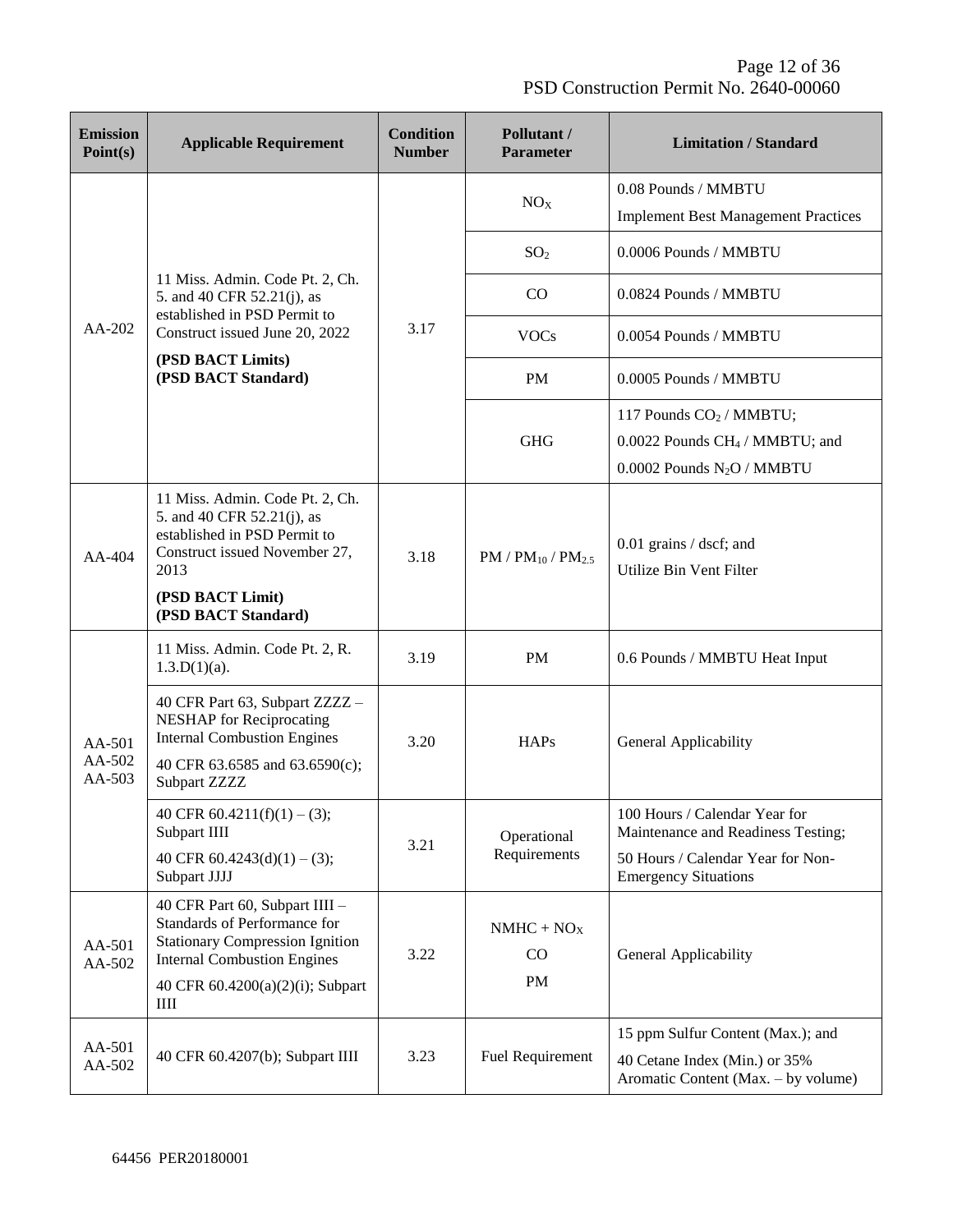| <b>Emission</b><br>Point(s) | <b>Applicable Requirement</b>                                                                                                                                                          | <b>Condition</b><br><b>Number</b> | Pollutant /<br>Parameter | <b>Limitation / Standard</b>                                                      |
|-----------------------------|----------------------------------------------------------------------------------------------------------------------------------------------------------------------------------------|-----------------------------------|--------------------------|-----------------------------------------------------------------------------------|
|                             | 40 CFR 60.4202(a)(2),<br>60.4205(b), and 60.4211(c);<br>Subpart IIII                                                                                                                   | 3.24                              | $NMHC + NOX$             | 4.0 Grams / Kilowatt-Hour                                                         |
|                             | 40 CFR 60.4202(a)(2),<br>60.4205(b), and 60.4211(c);<br>Subpart IIII                                                                                                                   |                                   | CO                       | 3.5 Grams / Kilowatt-Hour                                                         |
|                             |                                                                                                                                                                                        | 3.24                              | <b>PM</b>                | 0.20 Grams / Kilowatt-Hour                                                        |
|                             |                                                                                                                                                                                        |                                   | Opacity (Smoke)          | 20% (Acceleration Mode);<br>15% (Lugging Mode);<br>50% (Peaks During Either Mode) |
| $AA-503$                    | 40 CFR Part 60, Subpart JJJJ -<br>Standards of Performance for<br><b>Stationary Spark Ignition Internal</b><br><b>Combustion Engines</b><br>40 CFR 60.4230(a)(4)(iii);<br>Subpart JJJJ | 3.25                              | $HC + NOX$<br>CO         | General Applicability                                                             |
|                             | 40 CFR 60.4231(a), 60.4233(a),<br>and 60.4234; Subpart JJJJ                                                                                                                            | 3.26                              | $HC + NOX$               | 8.0 Grams / Kilowatt-Hour                                                         |
|                             |                                                                                                                                                                                        |                                   | CO                       | 610 Grams / Kilowatt-Hour                                                         |

3.1 For Emission Point AA-000 (Facility-Wide), the permittee shall limit the emission of hazardous air pollutants (HAPs) to no more than 9.90 tpy for each individual HAP and 24.90 tpy for all HAPs in total based on a rolling 12-month total basis.

(Ref.: 11 Miss. Admin. Code Pt. 2, R. 2.2.B(10)., as established in PSD Permit to Construct issued November 27, 2013)

3.2 For Emission Point AA-000 (Facility-Wide), unless otherwise specified or limited herein, the permittee shall not cause or allow the emission of any fugitive or uncaptured contaminant into the ambient air from a point source of such opacity as to obscure an observer's view to a degree in excess of ten (10) percent. This shall not apply to vision obscuration caused by uncombined water droplets.

(Ref.: 11 Miss. Admin. Code Pt. 2, R. 2.2.B(10)., as established in PSD Permit to Construct issued November 27, 2013)

3.3 For Emission Point AA-000 (Facility-Wide), the permittee is subject to and shall comply with all applicable requirements found in 40 CFR Part 63, Subpart YYYYYY – National Emission Standards for Hazardous Air Pollutants (NESHAP) for Area Sources: Ferroalloys Production Facilities and the 40 CFR Part 63, Subpart A – General Provisions (as required by Table 1 of Subpart YYYYYY).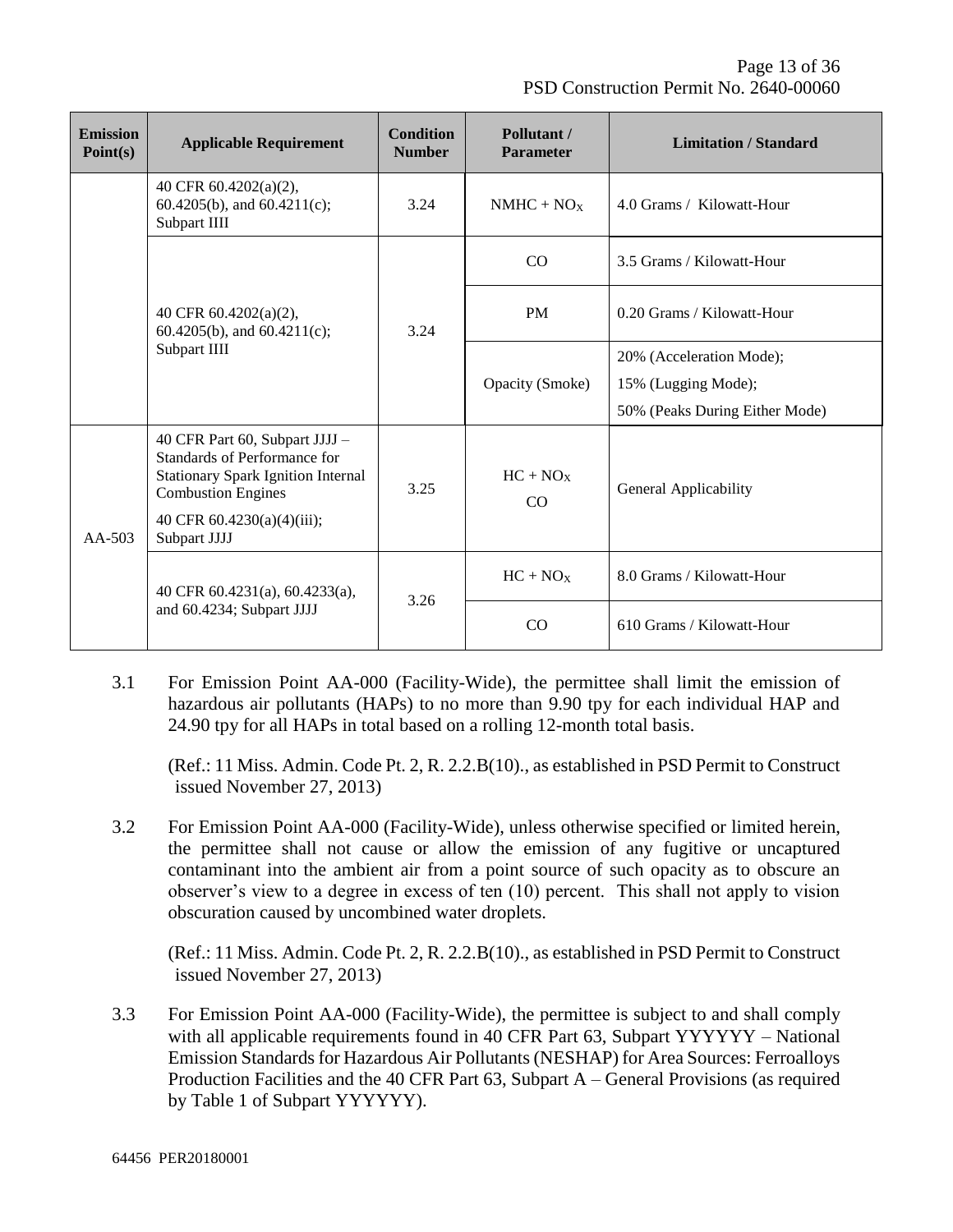(Ref.: 40 CFR 63.11524(a) and (b)(2), Subpart YYYYYY)

3.4 For Emission Points AA-101, AA-102, AA-103, and AA-104, the permittee shall limit the total throughput of the following raw materials for the production of silicon in tons per year (tpy) based on a rolling 12-month basis:

| Raw Material                      | <b>Max. Throughput</b><br>(tpy) |
|-----------------------------------|---------------------------------|
| Coal (Emission Point AA-101)      | 71,645                          |
| Wood (Emission Point AA-102)      | 148,230                         |
| Quartz (Emission Point AA-103)    | 148,230                         |
| Limestone (Emission Point AA-104) | 4,000                           |

(Ref.: 11 Miss. Admin. Code Pt. 2, R. 2.2.B(10)., as established in PSD Permit to Construct issued June 20, 2022)

3.5 For Emission Points AA-101a, AA-102a, AA-103a, and AA-301, the permittee shall limit the total emission of particulate matter (PM,  $PM_{10}$ , and  $PM_{2.5}$ ) from each dust collector to no more than 0.003 grains per dry standard cubic foot (dscf).

Additionally, the permittee shall operate the dust collector associated with each activity at all times during active operation to minimize the emission of particulate matter. In the event that a dust collector malfunctions or fails, the permittee shall cease the associated activity until such time the dust collector returns to service.

(Ref.: 11 Miss. Admin. Code Pt. 2, Ch. 5. and 40 CFR 52.21(j), as established in PSD Permit to Construct issued November 27, 2013 and revised June 20, 2022 – PSD BACT Limit and PSD BACT Standard)

3.6 For Emission Point AA-102b, the permittee shall ensure the structural integrity of the enclosure that contains the wood chippers is sustained as a partial enclosure.

For the purpose of this permit, a "partial enclosure" shall be defined as any structure comprised of walls or partitions on at least three (3) sides or three-quarters of the perimeter surrounding the wood chippers to prevent the entrainment of particulate matter into the air a minimum of ninety (90) percent control efficiency.

(Ref.: 11 Miss. Admin. Code Pt. 2, Ch. 5. and 40 CFR 52.21(j), as established in PSD Permit to Construct issued November 27, 2013 – PSD BACT Standard)

3.7 For Emission Point AA-201, the permittee shall comply with the following emission standards: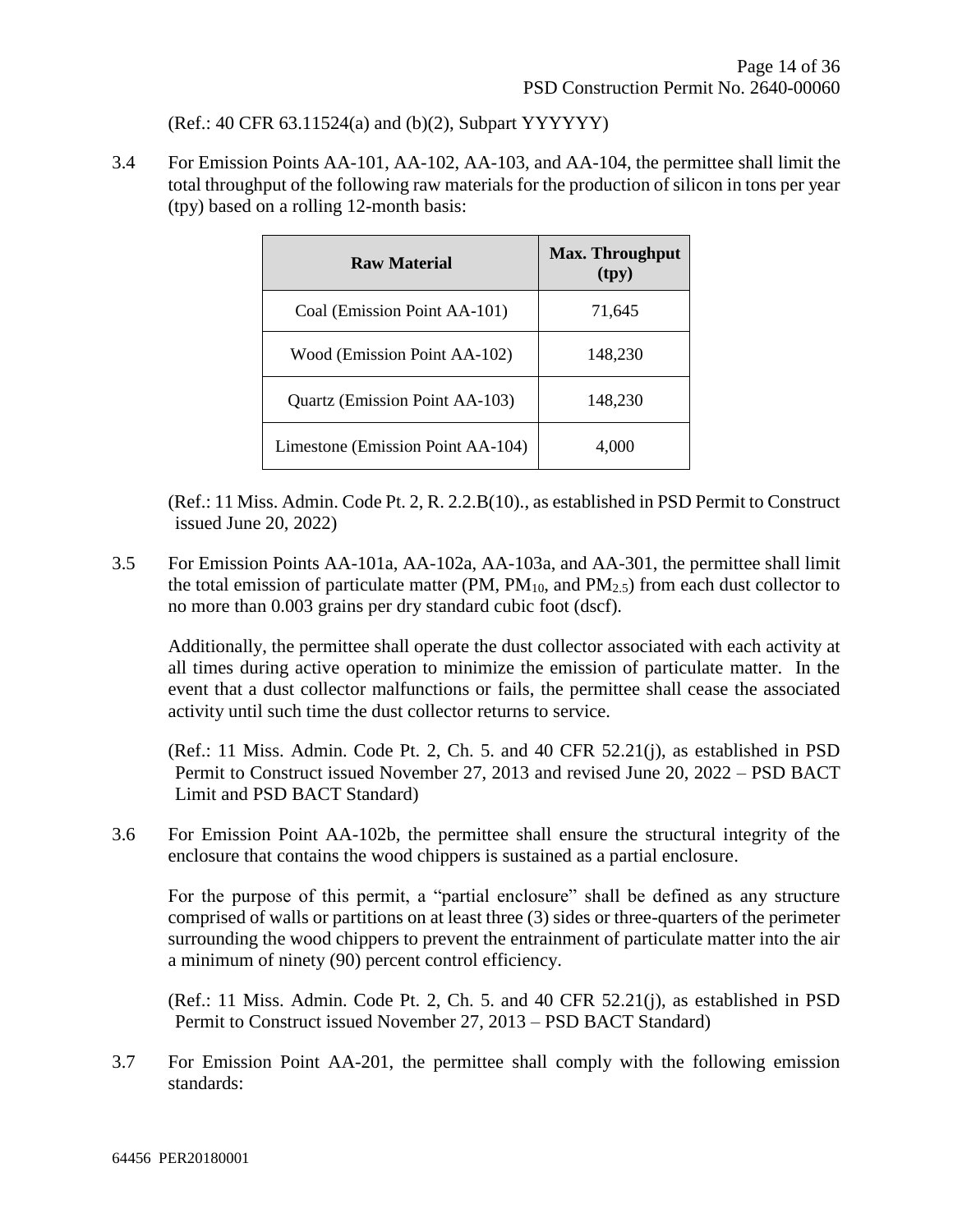- (a) The overall detection of visible emissions from the common stack shall be no more than five (5) percent of the accumulated occurrences in a 60-minute observation period; and
- (b) The opacity of fugitive particulate matter (PM) emissions from the submerged arc furnace (SAF) building shall not exceed twenty (20) percent (based on a 6-minute average) with the exception of one (1) 6-minute average per hour that does not exceed sixty (60) percent.

(Ref.: 40 CFR 63.11526; Subpart YYYYYY)

3.8 For Emission Point AA-201, the permittee is subject to and shall comply with all applicable requirements found in 40 CFR Part 60, Subpart Z - Standards of Performance for Ferroalloy Production Facilities and 40 CFR Part 60, Subpart A – General Provisions.

(Ref.: 40 CFR 60.260, Subpart Z)

- 3.9 For Emission Point AA-201, the permittee shall only emit gases from the common stack that comply with the following standards:
	- (a) No more than 0.45 kilograms of particulate matter (PM) per megawatt-hour (or 0.99 pounds of PM per megawatt-hour) while producing silicon;
	- (b) Less than twenty (20) volume percent of carbon monoxide (CO) on a dry basis; and
	- (c) An opacity of less than fifteen (15) percent;

(Ref.: 40 CFR 60.262(a)(1), (3), and 60.263(a); Subpart Z)

(Ref.: 11 Miss. Admin. Code Pt. 2, Ch. 5. and 40 CFR 52.21(j), as established in PSD Permit to Construct issued June 20, 2022 – PSD BACT Limit)

- 3.10 For Emission Point AA-201, the permittee shall not allow the emission of any gases into the atmosphere that meet the following criteria during periods when a volumetric flow rate is being established in accordance with 40 CFR 60.265(d), Subpart Z:
	- (a) Exit from a SAF, escape the associated capture system, **and** are visible without the aid of instruments.
	- (b) Escape a capture system at the tapping station **and** are visible without the aid of instruments for more than forty (40) percent of a tapping period.

This requirement specified in paragraph (b) does not apply in the event of a blowing tap. For the purpose of this permit, a "blowing tap" means any tap in which an evolution of gas forces or projects jets of flame or metal sparks beyond the ladle, runner, or collection hood.

(Ref.: 40 CFR 60.262(a)(4) and (5); Subpart Z)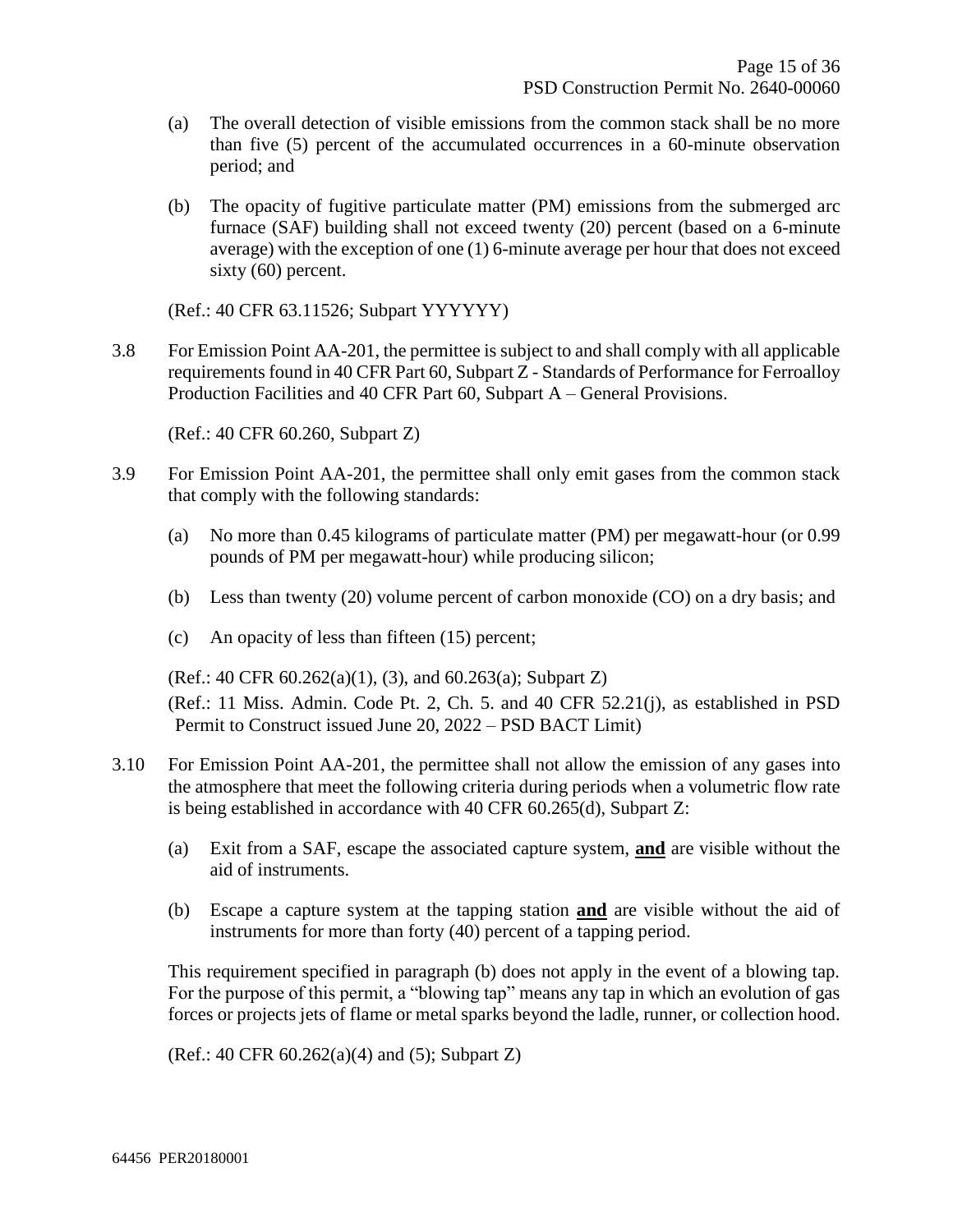3.11 For Emission Point AA-201, the permittee shall maintain the volumetric flow rate through each fan / ducted hood of the capture system at or above the power input levels corresponding to fifty (50) percent and one hundred (100) percent of the submerged arc furnace's nominal rated capacity at all times during active operation.

(Ref.: 40 CFR 60.265(d) and (f); Subpart Z)

3.12 For Emission Point AA-201, the permittee shall limit the individual emission of PM,  $PM_{10}$ , and PM2.5 from the common stack to no more than 0.005 grains per dry standard cubic foot (dscf) based on 3-hour average.

(Ref.: 11 Miss. Admin. Code Pt. 2, Ch. 5. and 40 CFR 52.21(j), as established in PSD Permit to Construct issued November 27, 2013 – PSD BACT Limits)

3.13 For Emission Point AA-201, the permittee shall limit the emission of volatile organic compounds (VOCs) from the common stack to no more than 12.1 pounds per hour based on a 3-hour average.

(Ref.: 11 Miss. Admin. Code Pt. 2, Ch. 5. and 40 CFR 52.21(j), as established in PSD Permit to Construct issued June 20, 2022 – PSD BACT Limit)

3.14 For Emission Point AA-201, the permittee shall limit the total emission of greenhouse gases (GHG – as equivalent carbon dioxide or  $CO<sub>2</sub>e$ ) from both submerged arc furnaces to no more than 265, 555.68 tons per year (tpy) based on a rolling 12-month total.

(Ref.: 11 Miss. Admin. Code Pt. 2, Ch. 5. and 40 CFR 52.21(j), as established in PSD Permit to Construct issued June 20, 2022 – PSD BACT Limit)

3.15 For Emission Point AA-201, the permittee shall limit the emission of the following pollutants from the common stack to no more than as noted in pounds per hour (based on a rolling 3-hour average) and in tons per year (based on a rolling 12-month total):

| <b>Pollutant</b>              | <b>Pounds / Hour</b> | Tons / Year |
|-------------------------------|----------------------|-------------|
| (a) Nitrogen Oxides $(NOX)$   | 475.0                | 971.3       |
| Sulfur Dioxide $(SO2)$<br>(b) | 440.0                | 1,093.6     |
| (c) Carbon Monoxide (CO)      | 270.0                | 731.7       |

(Ref.: 11 Miss. Admin. Code Pt. 2, Ch. 5. and 40 CFR 52.21(k), as established in the PSD Permit to Construct issued June 20, 2022 – PSD Air Quality Limits)

3.16 For Emission Point AA-202, unless otherwise specified or limited herein, the maximum permissible emission of ash and/or particulate matter (PM) from each fossil fuel burning installation equal to / greater than ten (10) MMBTU per hour heat input but less than 10,000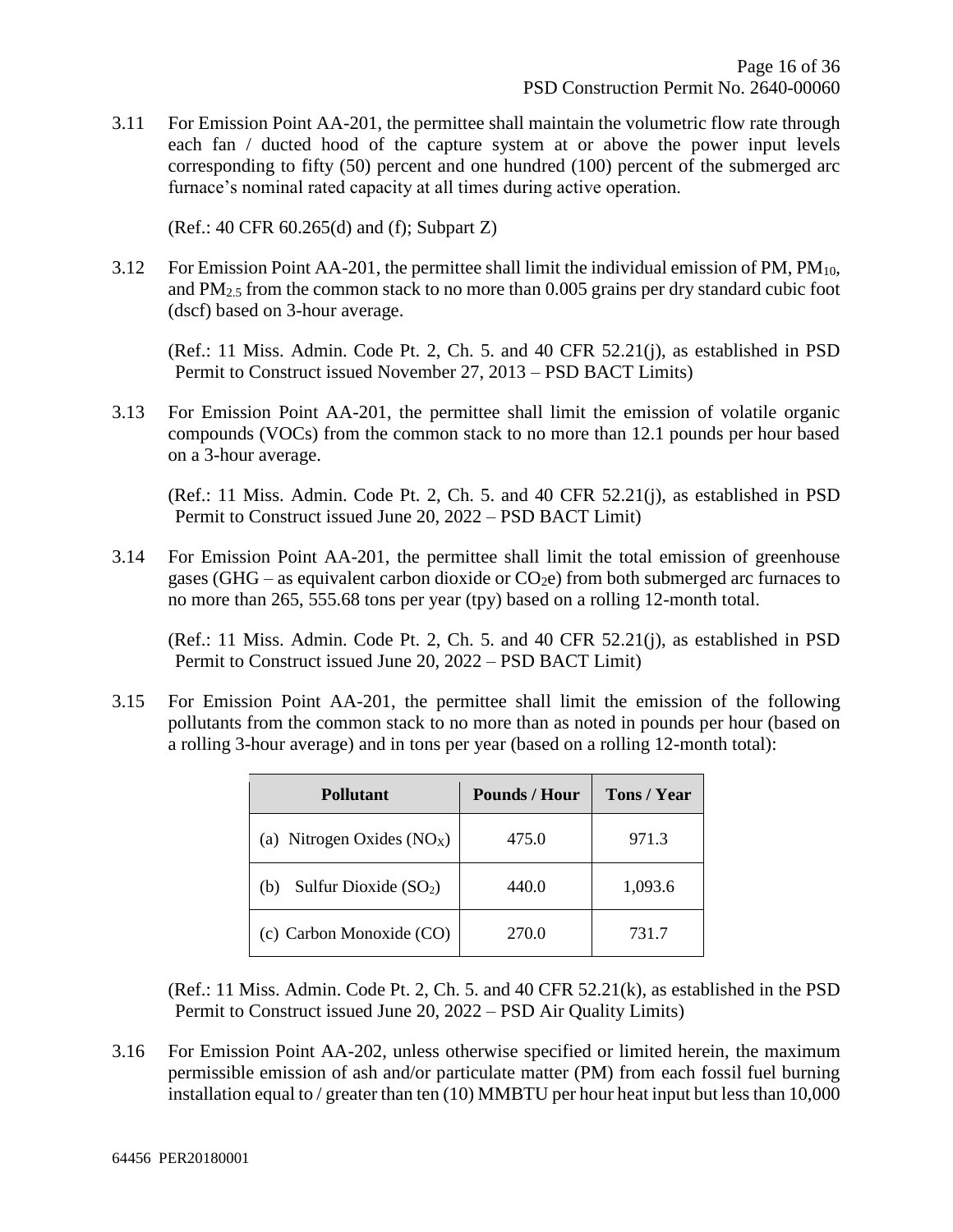MMBTU per hour heat input shall not exceed an emission rate as determined by the relationship:

$$
E = 0.8808 \ (I^{-0.1667})
$$

where "E" is the emission rate in pounds per MMBTU per hour heat input and "I" is the heat input in MMBTU per hour.

(Ref.: 11 Miss. Admin. Code Pt. 2, R. 1.3.D(1)(b).)

3.17 For Emission Point AA-202, the permittee shall limit the respective emission of the following pollutants to no more than as noted in pounds per MMBTU heat input:

| <b>Pollutant</b>                         | <b>Pounds / MMBTU</b> |
|------------------------------------------|-----------------------|
| (a)<br>Nitrogen Oxides $(NOX)$           | 0.08                  |
| (b)<br>Sulfur Dioxide $(SO2)$            | 0.0006                |
| Carbon Monoxide (CO)<br>(c)              | 0.0824                |
| (d) Volatile Organic Compounds<br>(VOCs) | 0.0054                |
| (e)<br>Particulate Matter (PM)           | 0.0005                |
| (f)<br>Carbon Dioxide $(CO2)$            | 117                   |
| (g)<br>Methane $\rm CH_4$ )              | 0.0022                |
| (h)<br>Nitrous Oxide $(N_2O)$            | 0.0002                |

Additionally, the permittee shall only combust natural gas as a fuel source.

(Ref.: 11 Miss. Admin. Code Pt. 2, Ch. 5. and 40 CFR 52.21(j), as established in PSD Permit to Construct issued June 20, 2022 – PSD BACT Limits and BACT Standard)

3.18 For Emission Point AA-404, the permittee shall limit the total emission of particulate matter (PM, PM<sub>10</sub>, and PM<sub>2.5</sub>) to more than 0.01 grains per dry standard cubic foot (gr. / dscf). Additionally, the permittee shall minimize PM emissions by utilizing a bin vent filter.

(Ref.: 11 Miss. Admin. Code Pt. 2, Ch. 5. and 40 CFR 52.21(j), as established in PSD Permit to Construct issued November 27, 2013 – PSD BACT Limit and BACT Standard)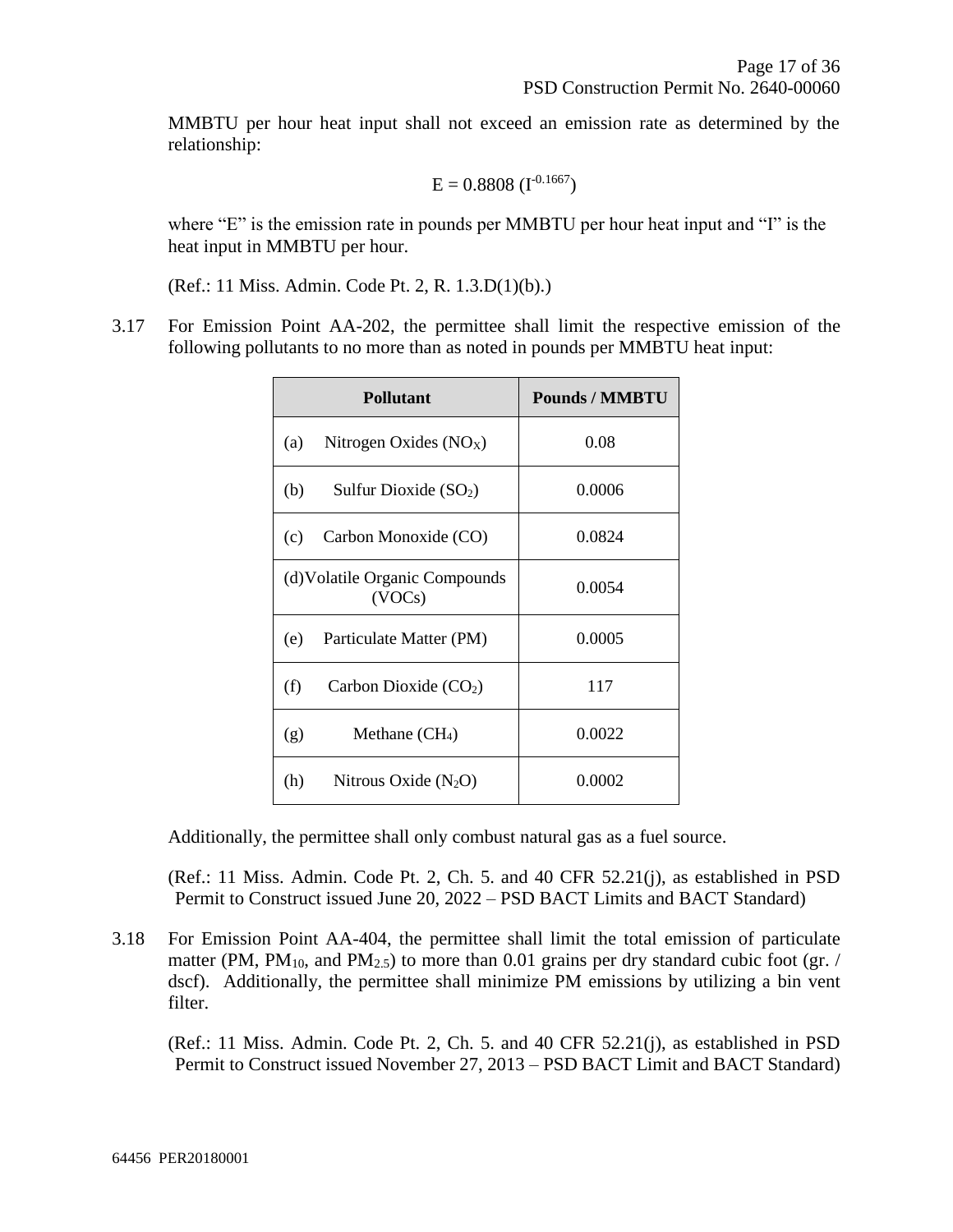3.19 For Emission Points AA-501, AA-502, and AA-503, the maximum permissible emission of ash and/or particulate matter (PM) from each fossil fuel burning installation of less than ten (10) MMBTU per hour heat input shall not exceed 0.6 pounds per MMBTU per hour heat input.

(Ref.: 11 Miss. Admin. Code Pt. 2, R. 1.3.D(1)(a).)

3.20 For Emission Points AA-501, AA-502, and AA-503, the permittee is subject to and shall comply with the applicable requirements found in 40 CFR Part 63, Subpart ZZZZ – National Emission Standards for Hazardous Air Pollutants (NESHAP) for Reciprocating Internal Combustion Engines 40 CFR Part 63, Subpart A – General Provisions (as required by Table 8 of Subpart ZZZZ).

For the purpose of this permit, the permittee shall comply with Subpart ZZZZ by complying with the applicable requirements found in 40 CFR Part 60, Subpart IIII and Subpart JJJJ. No further requirements apply for such engines under Subpart ZZZZ.

(Ref.: 40 CFR 63.6585 and 63.6590(c); Subpart ZZZZ)

- 3.21 For Emission Points AA-501, AA-502, and AA-503, any operation of an engine for any reason other than emergency operation, maintenance and testing, and operation in nonemergency situations for fifty (50) hours per year is prohibited. If an engine is not operated in accordance with paragraphs (a) through (c) of this condition, an engine will not be considered an emergency engine under the referenced regulation and shall meet all requirements for a corresponding non-emergency engine.
	- (a) There is no time limit on the use of an engine in emergency situations.
	- (b) The permittee may operate an engine for the purpose of maintenance checks and readiness testing, provided that the tests are recommended by federal, state or local government, the manufacturer, the vendor, or the insurance company accompanied with the engine. Maintenance checks and readiness testing of an engine is limited to a maximum of one hundred (100) hours per calendar year. The permittee may petition the MDEQ for approval of additional hours to be used for maintenance checks and readiness testing. However, a petition is not required if the permittee maintains records indicating that Federal, State, or local standards require maintenance and testing of the engine beyond 100 hours per calendar year.
	- (c) The permittee may operate an engine for up to 50 hours per calendar year in nonemergency situations. The 50 hours of operation in non-emergency situations are counted as part of the 100 hours per calendar year for maintenance and testing. The 50 hours per calendar year for non-emergency situations cannot be used for peak shaving or non-emergency demand response, or to generate income for a facility to supply power to an electric grid or otherwise supply power as part of a financial arrangement with another entity.

 $(Ref.: 40 CFR 60.4211(f)(1) - (3); Subpart III)$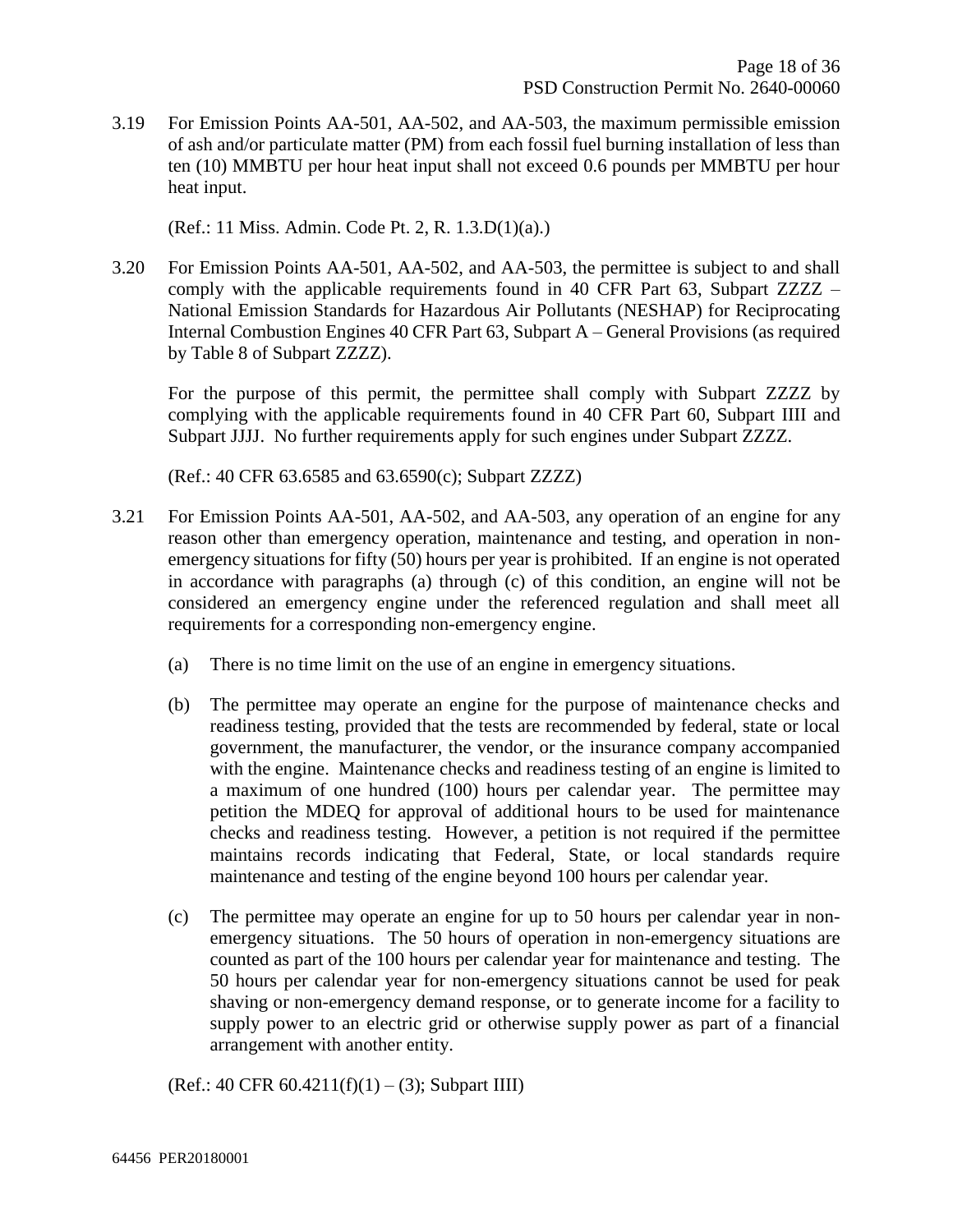$(Ref.: 40 CFR 60.4243(d)(1) – (3); Subpart JJJJ)$ 

3.22 For Emission Points AA-501 and AA-502, the permittee is subject to and shall comply with all applicable requirements found in 40 CFR Part 60, Subpart IIII – Standards of Performance for Stationary Compression Ignition Internal Combustion Engines and 40 CFR Part 60, Subpart A – General Provisions (as specified in Table 8 of Subpart IIII).

(Ref.: 40 CFR 60.4200(a)(2)(i); Subpart IIII)

- 3.23 For Emission Points AA-501 and AA-502, the permittee shall only combust diesel fuel within each engine that meet the following requirements (on a per-gallon basis):
	- (a) A maximum sulfur content of fifteen (15) ppm; and
	- (b) A minimum cetane index of forty (40) or a maximum aromatic content of thirty-five (35) volume percent.

(Ref.: 40 CFR 60.4207(b); Subpart IIII)

- 3.24 For Emission Points AA-501 and AA-502, the permittee shall comply with the following emission standards:
	- a) Non-methane Hydrocarbons + Nitrogen Oxides (NMHC +  $NO<sub>X</sub>$ ): 4.0 grams per kilowatt-hour;
	- (b) Carbon Monoxide (CO): 3.5 grams per kilowatt-hour; and
	- (c) Particulate Matter (PM): 0.20 grams per kilowatt-hour.

Additionally, the permittee shall not discharge into the atmosphere any smoke exhaust that exceeds the following opacity standards:

- (d) Twenty (20) percent during the acceleration mode;
- (e) Fifteen (15) percent during the lugging mode; and
- (f) Fifty (50) percent during the peaks in either the acceleration or lugging modes.

The engine shall be installed and configured in accordance with the manufacturer's emission-related specifications. Additionally, the permittee shall operate and maintain each engine in such a manner to achieve the referenced emission standards over the entire life of the engine.

(Ref.: 40 CFR 60.4202(a)(2), 60.4205(b), 60.4205(b), and 60.4211(c); Subpart IIII)

3.25 For Emission Point AA-503, the permittee is subject to and shall comply with all applicable requirements found in 40 CFR Part 60, Subpart JJJJ – Standards of Performance for Spark Ignition Internal Combustion Engines and 40 CFR Part 60, Subpart A – General Provisions (as required by Table 3 of Subpart JJJJ).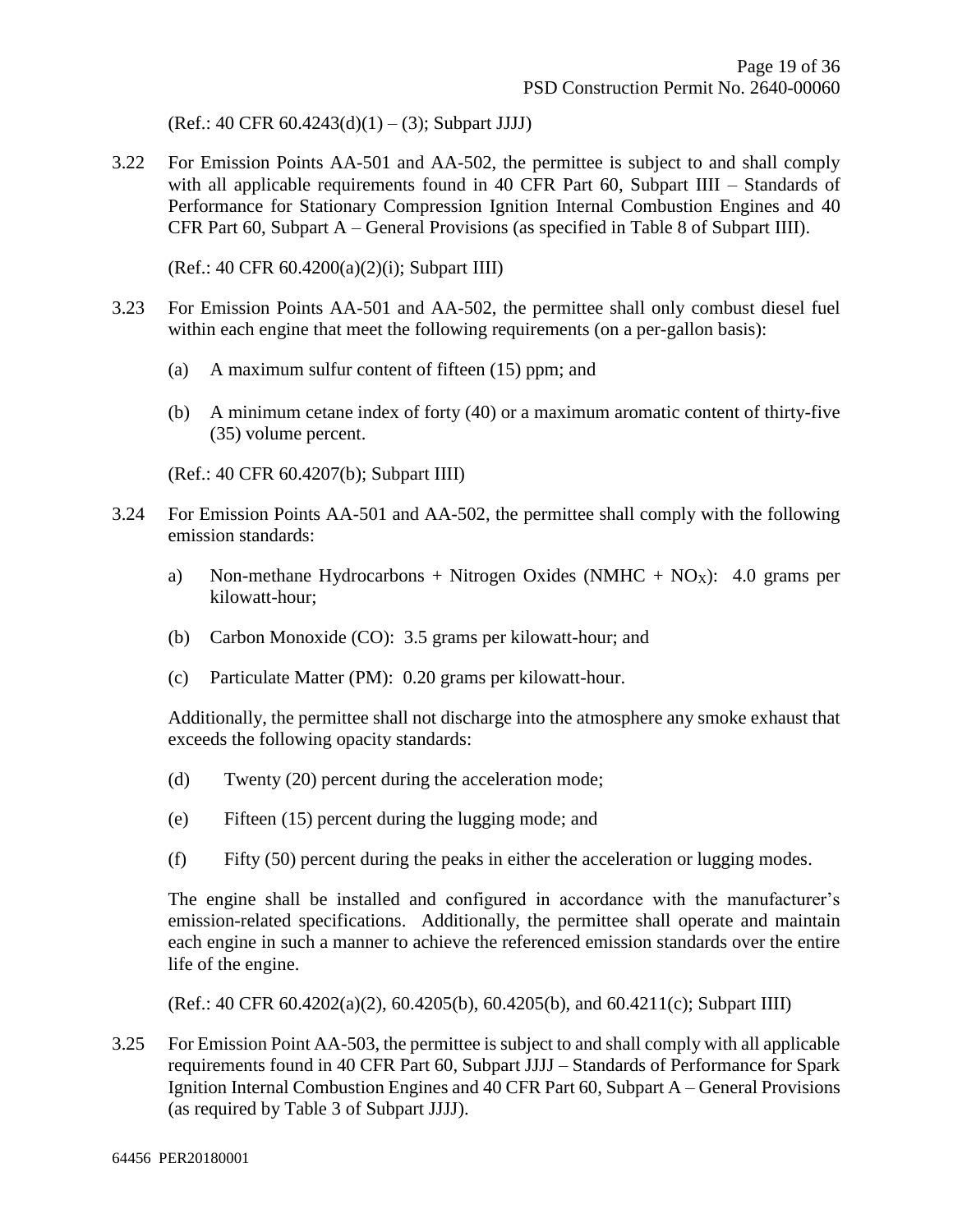(Ref.: 40 CFR 60.4230(a)(4)(iii); Subpart JJJJ)

- 3.26 For Emission Point AA-503, the permittee shall comply with the following emission standards:
	- (a) Hydrocarbons + Nitrogen Oxides  $(HC + NO_X)$ : 8.0 grams per kilowatt-hour; and
	- (b) Carbon Monoxide (CO): 610 grams per kilowatt-hour.

The permittee shall operate and maintain the engine in such a manner to achieve the noted emission standards over the entire life of the engine.

(Ref.: 40 CFR 60.4231(a), 60.4233(a), and 60.4234; Subpart JJJJ)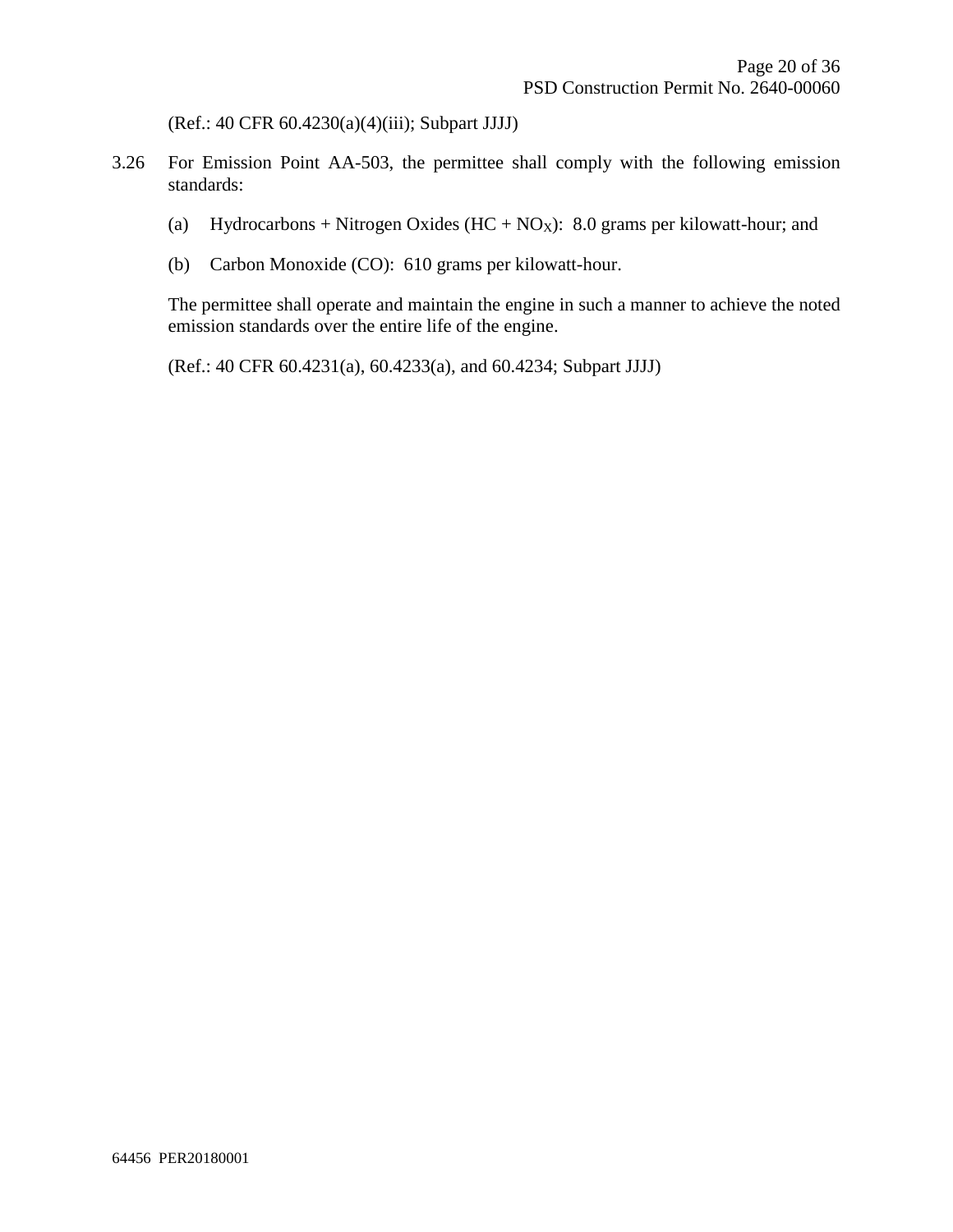| <b>Emission</b><br>Point(s)                    | <b>Applicable Requirement</b>                                                                                                                                                                                                 | <b>Condition</b><br><b>Number</b> | Pollutant /<br><b>Parameter</b>            | <b>Work Practice</b>                                                  |
|------------------------------------------------|-------------------------------------------------------------------------------------------------------------------------------------------------------------------------------------------------------------------------------|-----------------------------------|--------------------------------------------|-----------------------------------------------------------------------|
| AA-101<br>AA-102<br>AA-103<br>AA-104<br>AA-403 | 11 Miss. Admin. Code Pt. 2, Ch.<br>5. and 40 CFR 52.21(j), as<br>established in PSD Permit to<br>Construct issued November 27,<br>2013                                                                                        | 4.1                               | $PM / PM_{10} / PM_{2.5}$                  | <b>Implement Best Management Practices</b>                            |
|                                                | (PSD BACT Standard)                                                                                                                                                                                                           |                                   |                                            |                                                                       |
| $AA-105$<br>$AA-402$<br>$AA-402a$              | 11 Miss. Admin. Code Pt. 2, Ch.<br>5. and 40 CFR 52.21(j), as<br>established in PSD Permit to<br>Construct issued November 27,<br>2013                                                                                        | 4.2                               | $PM / PM_{10} / PM_{2.5}$                  | <b>Implement Best Management Practices</b>                            |
|                                                | (PSD BACT Standard)                                                                                                                                                                                                           |                                   |                                            |                                                                       |
| $AA-106$                                       | 11 Miss. Admin. Code Pt. 2, Ch.<br>5. and 40 CFR 52.21(j), as<br>established in PSD Permit to<br>Construct issued November 27,<br>2013                                                                                        | 4.3                               | $PM / PM_{10} / PM_{2.5}$                  | <b>Implement Best Management Practices</b>                            |
|                                                | (PSD BACT Standard)                                                                                                                                                                                                           |                                   |                                            |                                                                       |
| AA-201                                         | 11 Miss. Admin. Code Pt. 2, Ch.<br>$PM / PM_{10} / PM_{2.5}$<br>5. and 40 CFR 52.21(j), as<br>established in PSD Permit to<br>CO<br>4.4<br>Construct issued November 27,<br>NO <sub>X</sub><br>2013 and revised June 20, 2022 |                                   | <b>Implement Best Combustion Practices</b> |                                                                       |
|                                                | (PSD BACT Standard)                                                                                                                                                                                                           |                                   | SO <sub>2</sub>                            |                                                                       |
| $AA-201a$                                      | 11 Miss. Admin. Code Pt. 2, Ch.<br>5. and 40 CFR 52.21(j), as<br>established in PSD Permit to<br>Construct issued November 27,<br>2013                                                                                        | 4.5                               | $PM / PM_{10} / PM_{2.5}$                  | Develop and Implement a System of<br><b>Best Management Practices</b> |
|                                                | (PSD BACT Standard)                                                                                                                                                                                                           |                                   |                                            |                                                                       |
|                                                | 4.6<br>40 CFR 60.4211(a); Subpart IIII                                                                                                                                                                                        | $NMHC + NOX$                      |                                            |                                                                       |
| $AA-501$<br>$AA-502$                           |                                                                                                                                                                                                                               |                                   | CO.                                        | <b>Conduct Best Management Practices</b>                              |
|                                                |                                                                                                                                                                                                                               |                                   | <b>PM</b>                                  |                                                                       |

- 4.1 For Emission Points AA-101, AA-102, AA-103, AA-104, and AA-403, the permittee shall implement the following best management practices (as appropriate) in accordance with the Fugitive Dust Control Plan to minimize the emission of fugitive particulate matter:
	- (a) Install and maintain a 3-side windscreen barrier for each raw material storage area (where technically feasible); and/or
	- (b) Reduce the drop height of materials conveyed and handled; and/or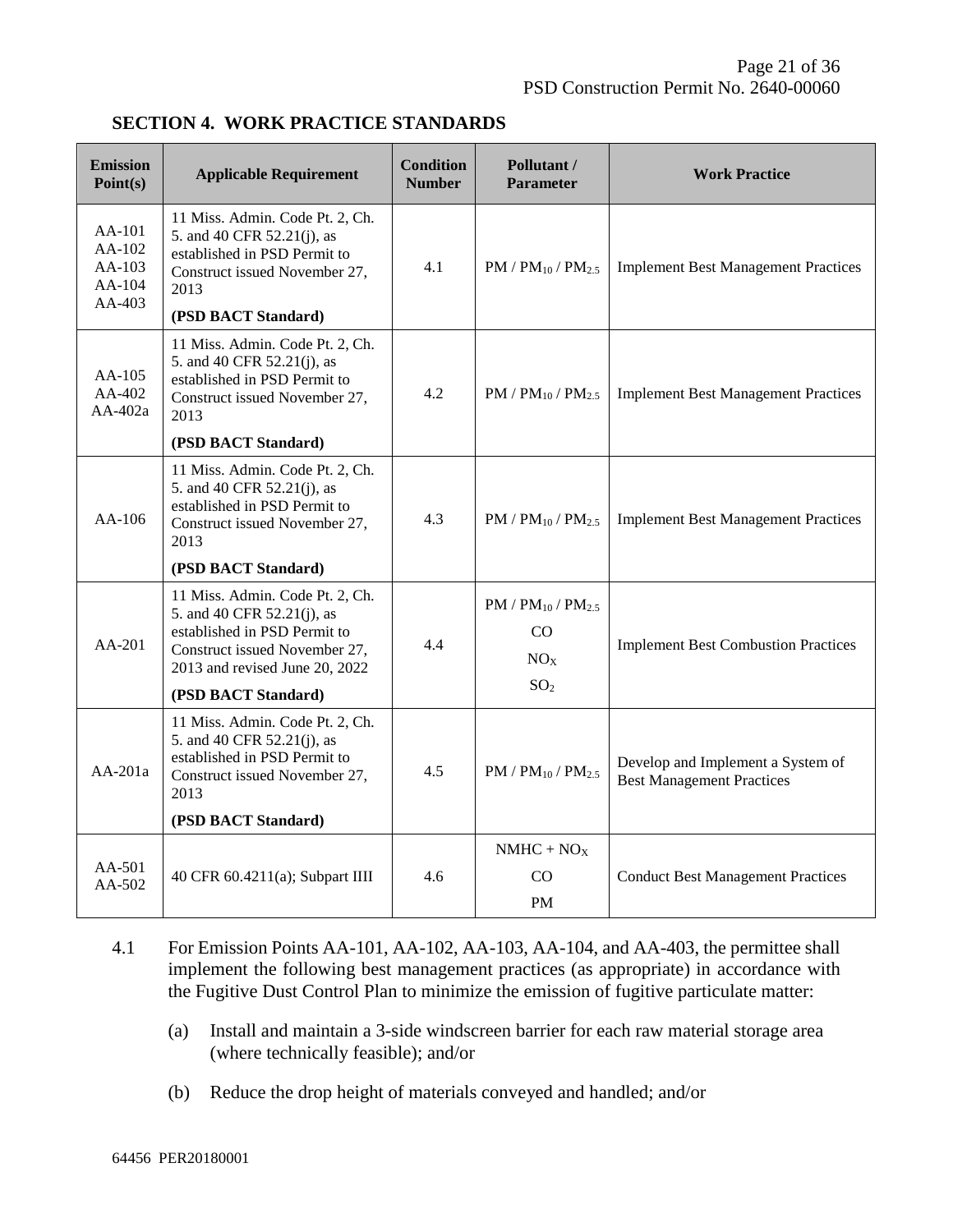- (c) Use chemical stabilizers; and/or
- (d) Use watering techniques.

(Ref.: 11 Miss. Admin. Code Pt. 2, Ch. 5. and 40 CFR 52.21(j), as established in PSD Permit to Construct issued November 27, 2013 – PSD BACT Standard)

- 4.2 For Emission Points AA-105, AA-402, and AA-402a, the permittee shall implement the following best management practices (as appropriate) in accordance with the Fugitive Dust Control Plan to minimize the emission of fugitive particulate matter:
	- (a) Apply wet suppressants and/or water;
	- (b) Utilize posting and speed reduction techniques; and
	- (c) Vacuum or utilize sweeping methodologies.

(Ref.: 11 Miss. Admin. Code Pt. 2, Ch. 5. and 40 CFR 52.21(j), as established in PSD Permit to Construct issued November 27, 2013– PSD BACT Standard)

- 4.3 For Emission Point AA-106, the permittee shall implement the following best management practices in accordance with the Fugitive Dust Control Plan to minimize the emission of fugitive particulate matter:
	- (a) Apply water and / or dust suppressants; and
	- (b) Utilize wind screens.

(Ref.: 11 Miss. Admin. Code Pt. 2, Ch. 5. and 40 CFR 52.21(j), as established in PSD Permit to Construct issued November 27, 2013– PSD BACT Standard)

4.4 For Emission Point AA-201, the permittee shall implement best combustion practices in accordance with the Emission Reduction Operating Plan found in Appendix B to minimize the emission of both fugitive and uncaptured nitrogen oxides  $(NO<sub>X</sub>)$ , carbon monoxide  $(CO)$ , sulfur dioxide  $(SO<sub>2</sub>)$ , and particulate matter.

(Ref.: 11 Miss. Admin. Code Pt. 2, Ch. 5. and 40 CFR 52.21(j), as established in PSD Permit to Construct issued November 27, 2013 and revised June 20, 2022 **–** PSD BACT Standard)

4.5 For Emission Point AA-201a, the permittee shall develop and implement a system of best management practices to minimize the generation of fugitive particulate matter emissions.

(Ref.: 11 Miss. Admin. Code Pt. 2, Ch. 5. and 40 CFR 52.21(j), as established in PSD Permit to Construct issued November 27, 2013 – PSD BACT Standard)

4.6 For Emission Points AA-501 and AA-502, the permittee shall adhere to the following work practices: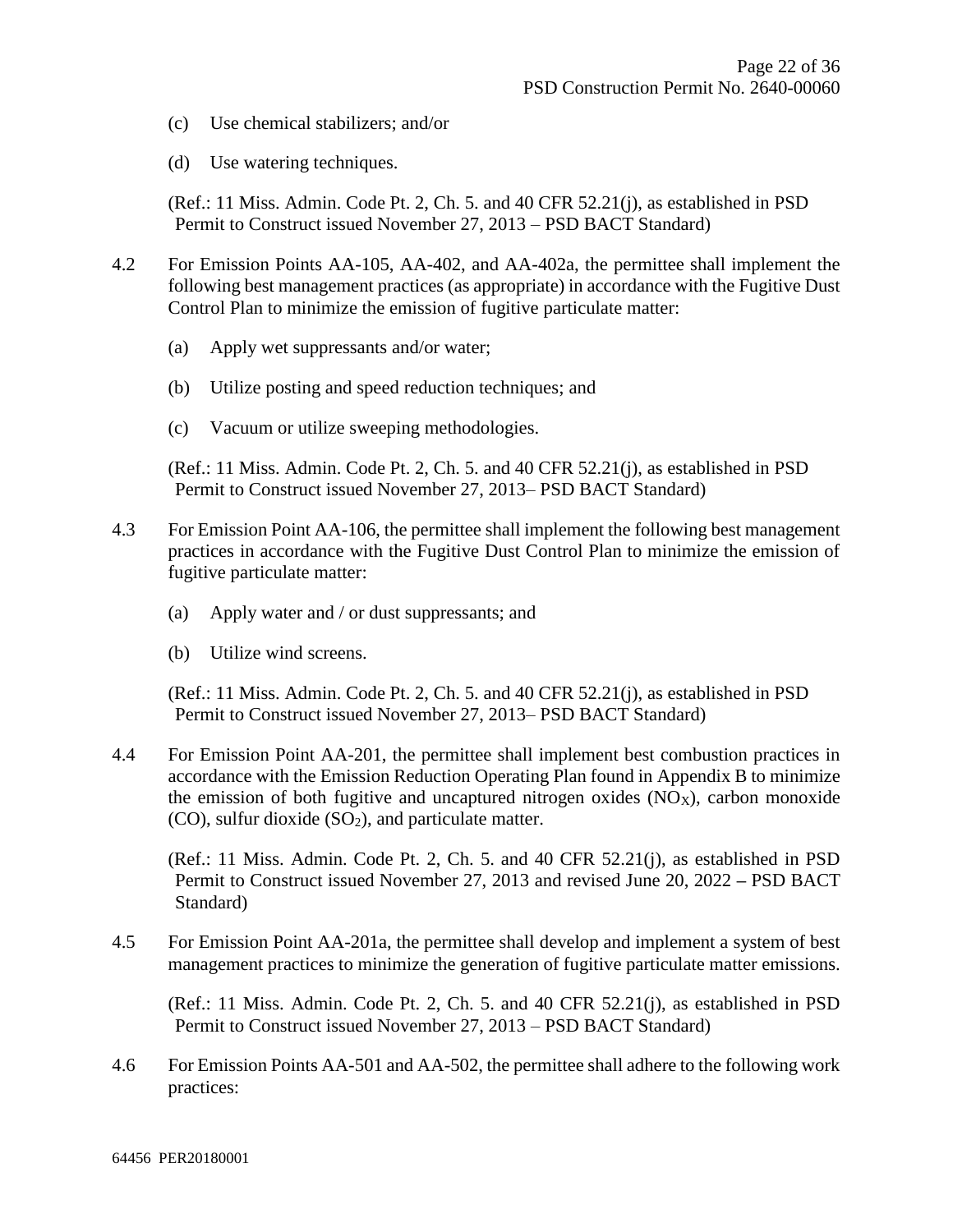- (a) Operate and maintain each engine and control device (if any) according to the manufacturer's emission-related written instructions;
- (b) Change only those emission-related settings that are permitted by the manufacturer; and
- (c) Meet the requirements of 40 CFR Part 1068 (as applicable).

(Ref.: 40 CFR 60.4211(a), Subpart IIII)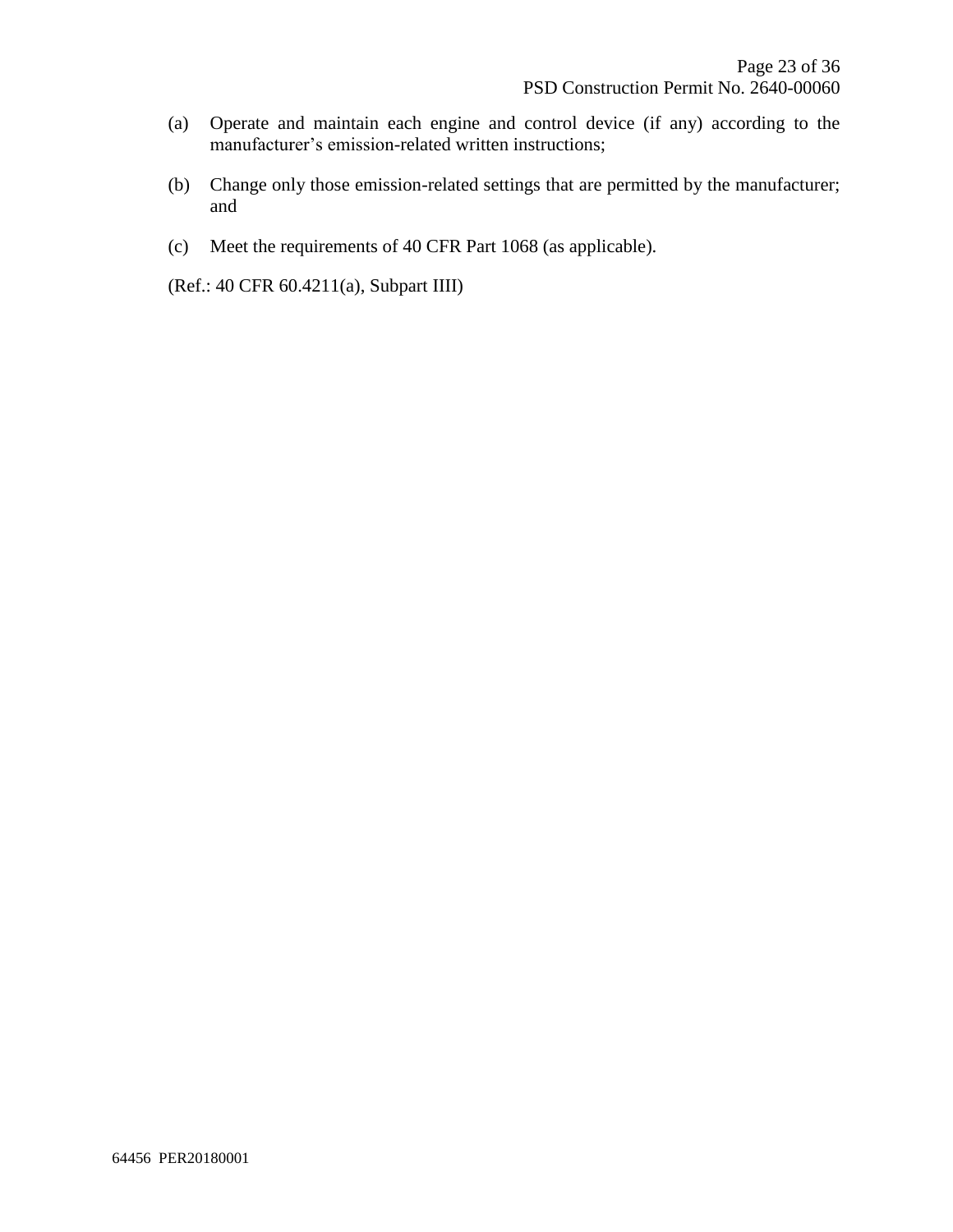### **SECTION 5. MONITORING AND RECORDKEEPING REQUIREMENTS**

| <b>Emission</b><br>Point(s)                       | <b>Applicable Requirement</b>                              | <b>Condition</b><br><b>Number</b> | Pollutant /<br><b>Parameter</b>          | <b>Monitoring / Recordkeeping</b><br>Requirement                             |
|---------------------------------------------------|------------------------------------------------------------|-----------------------------------|------------------------------------------|------------------------------------------------------------------------------|
|                                                   | 11 Miss. Admin. Code Pt. 2, R.<br>2.9.                     | 5.1                               | Recordkeeping                            | Maintain Records For a Minimum of Five<br>$(5)$ Years                        |
|                                                   |                                                            | 5.2                               | <b>HAPs</b>                              | Calculate Emissions (Monthly and<br>Rolling 12-Month Total)                  |
| AA-000                                            | 11 Miss. Admin. Code Pt. 2, R.<br>2.2.B(11).               | 5.3                               | $PM / PM_{10} / PM_{2.5}$                | Perform a Monthly Inspection on Each<br>Air Pollution Control Device         |
|                                                   |                                                            | 5.4                               | Opacity<br>(fugitive emissions)          | Perform Weekly Visible Emission<br>Observations                              |
| AA-101<br>AA-102<br>AA-103<br>AA-104              | 11 Miss. Admin. Code Pt. 2, R.<br>2.2.B(11).               | 5.5                               | Raw Material<br>Throughput               | Monitor Usage (Monthly and Rolling 12-<br>Month Total)                       |
| AA-101a<br>AA-102a<br>AA-103a<br>AA-301<br>AA-404 | 11 Miss. Admin. Code Pt. 2, R.<br>2.2.B(11).               | 5.6                               | $PM / PM_{10} / PM_{2.5}$                | Monitor the Pressure Drop Across Each<br><b>Control Device Weekly</b>        |
|                                                   | 40 CFR 63.11527(a); Subpart<br>YYYYYY                      | 5.7                               | Opacity                                  | <b>Compliance Demonstration Requirements</b>                                 |
|                                                   | 40 CFR 63.11528(b); Subpart<br>YYYYYY                      | 5.8                               |                                          |                                                                              |
|                                                   | 40 CFR 63.11528(c); Subpart<br>YYYYYY                      | 5.9                               | Opacity<br>(fugitive emissions)          | Conduct a Routine VEE on SAF Building                                        |
| AA-201                                            | 40 CFR 63.11529(d); Subpart<br>YYYYYY                      | 5.10                              | Opacity                                  | Recordkeeping Requirements                                                   |
|                                                   | 40 CFR 60.264(a); Subpart Z                                | 5.11                              | Opacity                                  | Operate and Maintain a COMS                                                  |
|                                                   | 40 CFR $60.265(a) - (c)$ , (e), (f),<br>and (g); Subpart Z | 5.12                              | PM<br>Opacity                            | <b>Monitoring Requirements</b>                                               |
| $AA-201$                                          | 11 Miss Admin. Code Pt. 2, R.<br>2.2.B(11).                | 5.13                              | $PM / PM_{10} / PM_{2.5}$                | Monitor the Pressure Drop Across Each<br><b>Baghouse Daily</b>               |
|                                                   |                                                            | 5.14                              | GHG (as $CO2e$ )                         | Calculate Emissions (Monthly and<br>Rolling 12-Month Total)                  |
|                                                   |                                                            | 5.15                              | NO <sub>X</sub><br>SO <sub>2</sub><br>CO | Continuous Compliance Requirement<br>Operate, Maintain, and Calibrate a CEMS |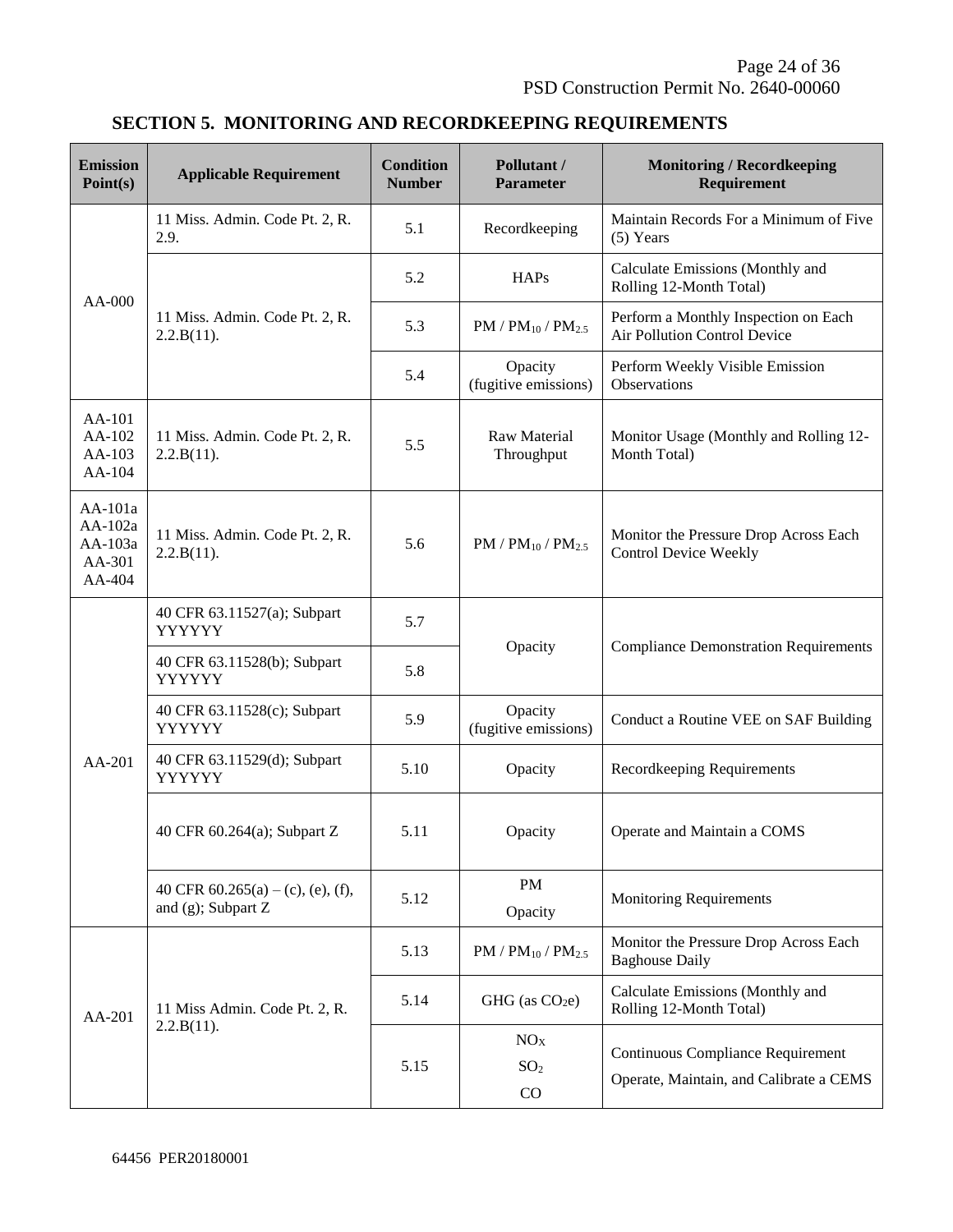| <b>Emission</b><br>Point(s)    | <b>Applicable Requirement</b>                                                                                     | <b>Condition</b><br><b>Number</b> | Pollutant /<br><b>Parameter</b>                                                      | <b>Monitoring / Recordkeeping</b><br>Requirement                      |
|--------------------------------|-------------------------------------------------------------------------------------------------------------------|-----------------------------------|--------------------------------------------------------------------------------------|-----------------------------------------------------------------------|
| $AA-202$                       | 11 Miss Admin. Code Pt. 2, R.<br>2.2.B(11).                                                                       | 5.16                              | NO <sub>X</sub><br>SO <sub>2</sub><br>CO<br><b>VOCs</b><br>$PM / PM_{10} / PM_{2.5}$ | Monitor Natural Gas Usage; and<br>Maintain Fuel Certification Records |
| $AA-501$<br>AA-502<br>$AA-503$ | 40 CFR 60.4214(b); Subpart IIII<br>40 CFR 60.4245(b); Subpart JJJJ<br>11 Miss Admin. Code Pt. 2, R.<br>2.2.B(11). | 5.17                              | <b>Emergency Engine</b><br><b>Status</b>                                             | Monitor Hours of Operation Monthly<br>(Emergency and Non-Emergency)   |
|                                | 40 CFR 60.4214(a)(2); Subpart<br>III<br>40 CFR 60.4245(a); Subpart JJJJ                                           | 5.18                              | $NMHC + NOx$<br>CO<br><b>PM</b><br>$HC + NO_X$                                       | Recordkeeping Requirements                                            |
| $AA-501$<br>AA-502             | 40 CFR 60.4211(g)(1) and (2);<br>Subpart IIII                                                                     | 5.19                              | $NMHC + NOX$<br>CO<br><b>PM</b>                                                      | <b>Compliance Demonstration (As</b><br>Applicable)                    |
| $AA-503$                       | 40 CFR 4243(a)(2)(i); Subpart<br><b>JJJJ</b>                                                                      | 5.20                              | CO<br>$HC + NOX$                                                                     | <b>Compliance Demonstration (As</b><br>Applicable)                    |

5.1 For Emission Point AA-000 (Facility-Wide), the permittee shall retain all required records, monitoring data, supporting information and reports for a period of at least five (5) years from the date of the monitoring sample, measurement, report, or application. Supporting information includes (but is not limited to) all calibration and maintenance records, all original strip-chart recordings or other data for continuous monitoring instrumentation, and copies of all reports required by this permit. Copies of such records shall be submitted to the MDEQ as required by Applicable Rules and Regulations of this permit upon request.

(Ref.: 11 Miss. Admin. Code Pt. 2, R. 2.9.)

5.2 For Emission Point AA-000 (Facility-Wide), the permittee shall demonstrate compliance with emission limitations specified in Condition 3.1 by calculating and recording the total emission of each individual HAP and all HAPs in total in tons from all sources that can reasonably emit the pollutant(s) on both on a monthly and rolling 12-month total basis.

Unless otherwise specified herein, the permittee shall include all reference data used to validate calculated emissions from each source (e.g. operational data, applicable emission factors, engineering judgement determinations, performance testing results, etc.).

(Ref.: 11 Miss. Admin. Code Pt. 2, R. 2.2.B(11).)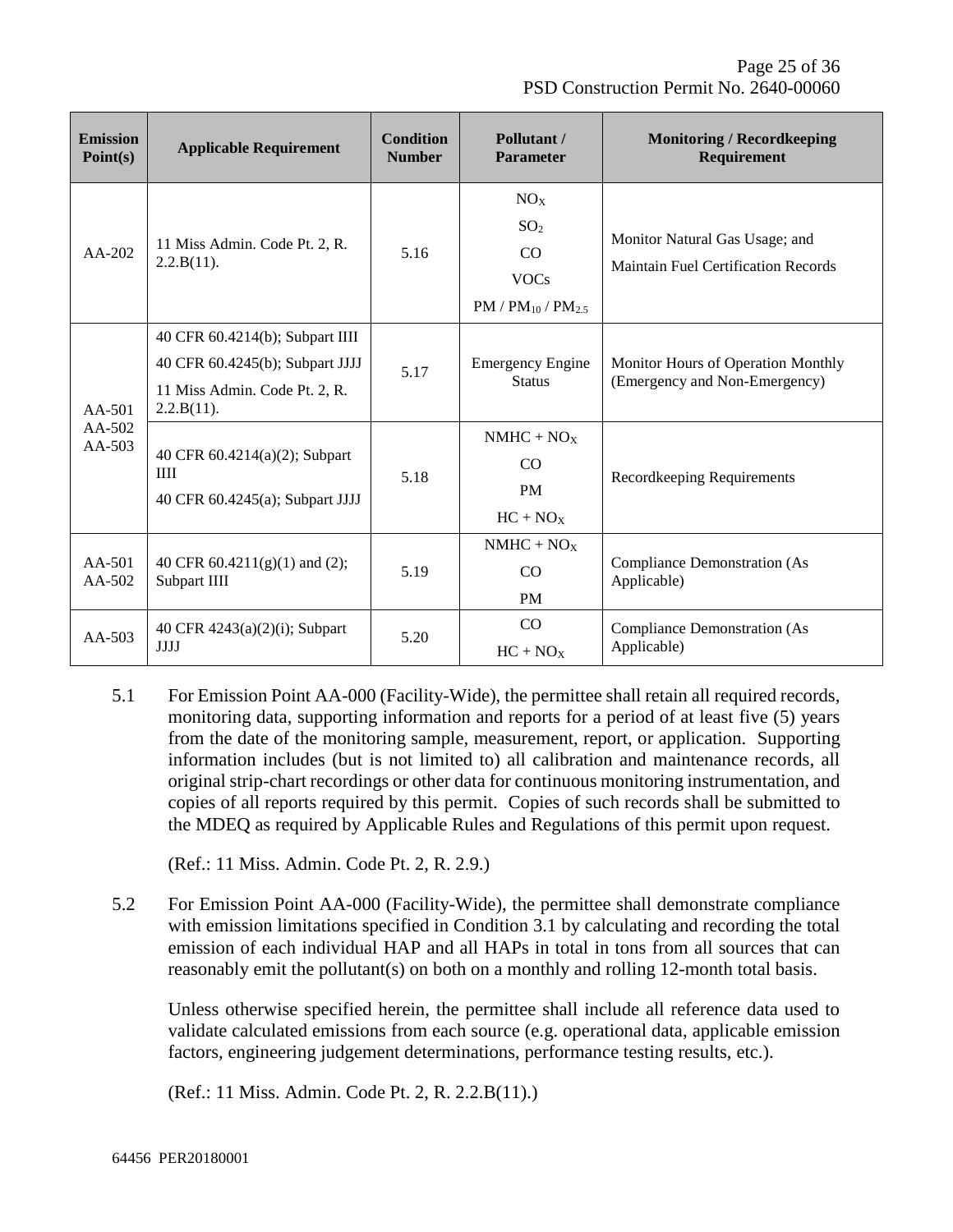5.3 For Emission Point AA-000 (Facility-Wide), the permittee shall perform a monthly inspection on each air pollution control device. If any problem is noted during an inspection, the permittee shall perform and record the necessary maintenance activities to ensure operation of the control device as originally designed. Additionally, preventative maintenance shall be performed in accordance with the manufacturer's recommendations to maintain proper operation of a control device.

The permittee shall maintain documentation that details the date / time each inspection performed, any noted problem experienced, any maintenance (either corrective or preventative) performed to return a control device to operation as originally designed, and any periods of time (including date and duration) in which a control device was nonoperational during active operations.

(Ref.: 11 Miss. Admin. Code Pt. 2, R. 2.2.B(11).)

5.4 For Emission Point AA-000 (Facility-Wide), unless otherwise specified herein, the permittee shall perform a visible emissions observation in accordance of EPA Test Method 22 on each point source during daylight hours and during representative operating conditions on a weekly basis. Each observation shall be conducted for a minimum period of six (6) consecutive minutes.

If visible emissions are detected during an observation, the permittee shall demonstrate compliance with the opacity limitation specified in Condition 3.2 by performing a visible emissions evaluation (VEE) in accordance with EPA Test Method 9. In the event that a VEE is required but cannot be conducted, the permittee shall record a written explanation as to why it was not possible to perform the VEE.

The permittee shall maintain all documentation and information specified by EPA Test Method 22 and/or EPA Test Method 9, any corrective actions taken to prevent or minimize emissions as a result of the evaluation, and the date / time when each observation / evaluation was conducted.

(Ref.: 11 Miss. Admin. Code Pt. 2, R. 2.2.B(11).)

5.5 For Emission Points AA-101, AA-102, AA-103, and AA-104, the permittee shall demonstrate compliance with the throughput limitations specified in Condition 3.4 by monitoring and recording the respective raw material throughput on both a monthly and rolling 12-month total basis. Additionally, the permittee shall specify the type of wood (i.e. hardwood or softwood) used as a raw material.

(Ref.: 11 Miss. Admin. Code Pt. 2, R. 2.2.B(11).)

5.6 For Emission Points AA-101a, AA-102a, AA-103a, AA-301, and AA-404, the permittee shall demonstrate compliance with the emission limitations specified in Conditions 3.5 and 3.18 by monitoring and recording the differential pressure drop (in inches of water) across each control device weekly during active operation of the corresponding process equipment. If a monitored pressure drop is outside of the range established within the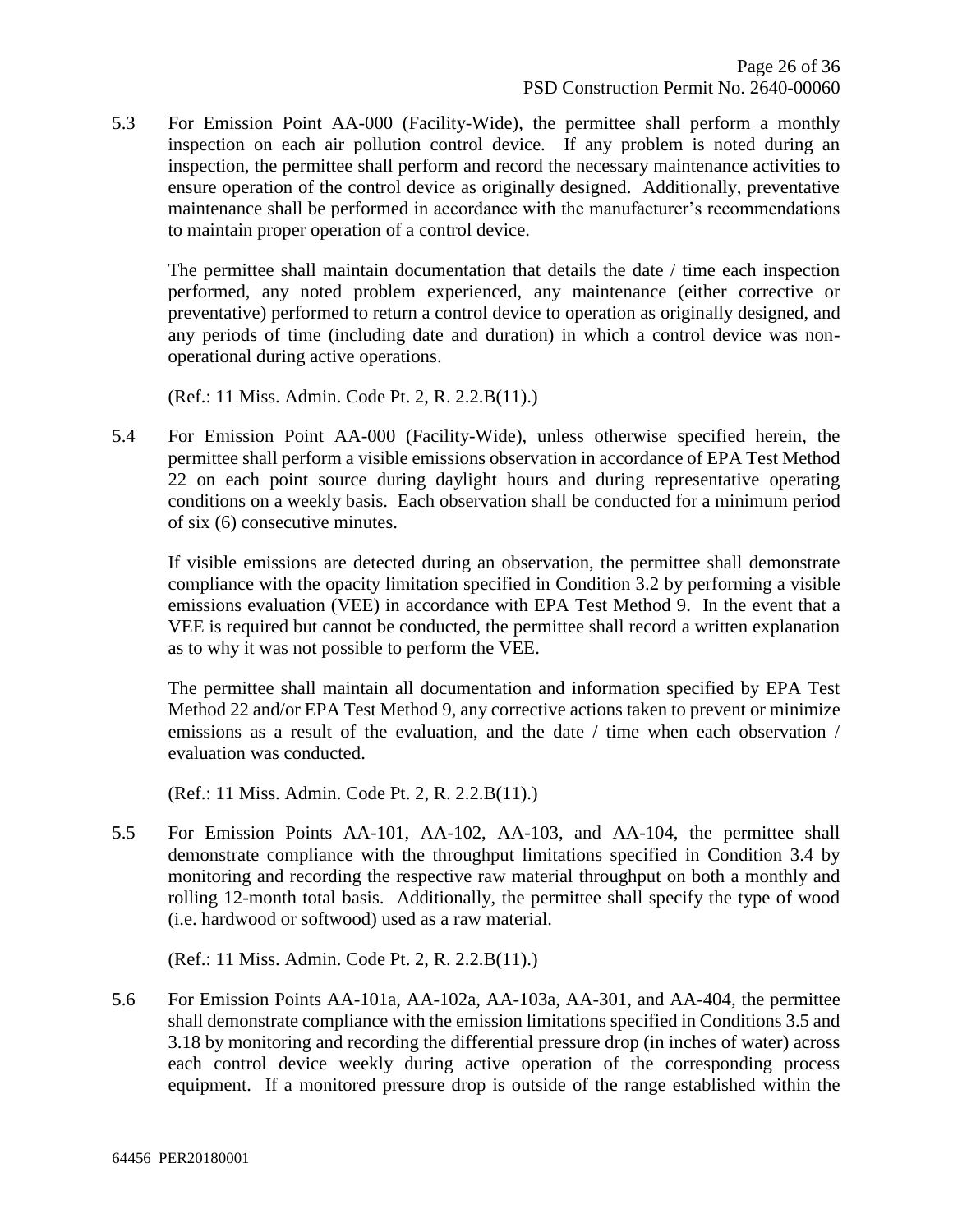manufacturer's specifications, the permittee shall perform and record the necessary maintenance to return a control device to normal operation.

Additionally, the permittee shall maintain documentation that details the manufacturer's specifications for each control device

(Ref. 11 Miss Admin. Code Pt. 2, R. 2.2.B(11).)

- 5.7 For Emission Point AA-201, the permittee shall monitor the presence of visible emissions from the common stack in accordance with the following methods:
	- (a) Routine Visual Monitoring:
		- (1) *Daily Monitoring*: A visual determination of fugitive emissions shall be performed once per day during active silicon production and on each day in which a furnace is in operation.
		- (2) *Weekly Monitoring*: If no visible fugitive emissions are detected in consecutive daily visual monitoring evaluations performed for ninety (90) days of active furnace operations, the permittee may decrease the frequency of visual monitoring to once per calendar week during active silicon production and furnace operation.

If visible fugitive emissions are detected during a weekly monitoring event, the permittee must resume daily visual monitoring in accordance with paragraph (a) until the permittee satisfies the criteria to again conduct weekly visual monitoring.

If the results of a visual monitoring reveals the presence of visible emissions, the permittee shall demonstrate compliance with the limitations specified in Condition 3.7(a) by conducting a test in accordance with EPA Test Method 22 within twentyfour (24) hours of determining the presence of visible emissions. Each test shall last at least sixty (60) minutes [i.e. ten (10) 6-minute periods].

(Ref.: 40 CFR 63.11527(a); Subpart YYYYYY)

5.8 For Emission Point AA-201, the permittee shall demonstrate compliance with the limit specified in Condition 3.7(a) by conducting a visible emissions test in accordance with EPA Test Method 22 ("Method 22") on a semi-annual basis. Each test shall last at least sixty (60) minutes [i.e. ten (10) 6-minute periods].

(Ref.: 40 CFR 63.11528(b); Subpart YYYYYY)

5.9 For Emission Point AA-201, the permittee shall demonstrate compliance with the opacity limitation specified in Condition 3.7(b) by conducting a routine opacity test in accordance with EPA Test Method 9 (i.e. "Method 9") and 40 CFR 63.6(h), Subpart A to evaluate the emission of fugitive PM from the submerged arc furnace building. Additionally the permittee shall conduct each Method 9 test in accordance to the following requirements: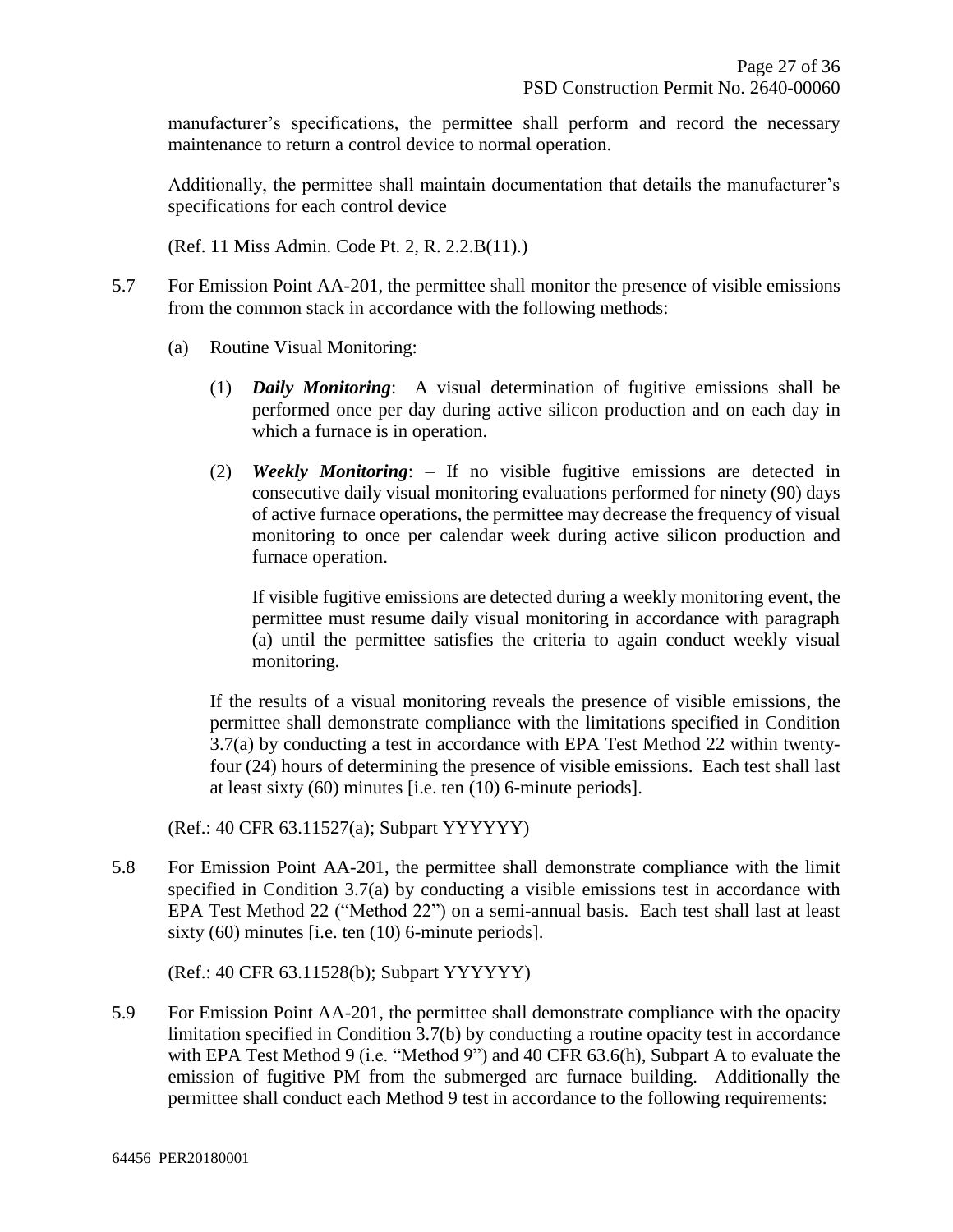- (a) The permittee shall conduct a test at least once every six (6) months **and** each time in which a process change is likely to increase fugitive emissions.
- (b) Each test shall be performed for at least sixty (60) minutes and shall include furnace tapping events.
- (c) Each test shall be focused on the part of the building where electrometallurgical operation fugitive emissions are most likely to be observed.

As an alternative to a Method 9 test, the permittee may monitor visible emissions in accordance with EPA Test Method 22 (i.e. "Method 22") for subsequent semi-annual compliance demonstrations.

The Method 22 test is successful if no visible emissions are observed for ninety (90) percent of the readings over the furnace cycle (i.e. tap-to-tap) or 60 minutes (whichever is longer). However, if visible emissions are observed for a period greater than ten (10) percent of the time over the furnace cycle or 60 minutes (whichever is longer), the facility shall conduct Method 9 test as soon as possible but no later than fifteen (15) calendar days after the Method 22 test.

(Ref.: 40 CFR 63.11528(c); Subpart YYYYYY)

- 5.10 For Emission Point AA-201, the permittee shall maintain documentation that contains the following information (as applicable):
	- (a) Each notification submitted to comply with Subpart YYYYYY and all documentation supporting any Initial Notification, Notification of Compliance Status, and annual compliance certifications submitted [as required in 40 CFR 63.10(b)(2)(xiv), Subpart A).
	- (b) The records on all visual monitoring, all Method 22 tests, all Method 9 tests, and the following information:
		- (1) The date, place, and time of the monitoring event;
		- (2) The person that conducts the monitoring;
		- (3) The technique or method used;
		- (4) The operating conditions during the activity; and
		- (5) The results (including the date, time, and duration) of the period from the time the monitoring indicated a problem (e.g. visible emissions) to the time that monitoring indicated proper operation.

(Ref.: 40 CFR 63.11529(d); Subpart YYYYYY)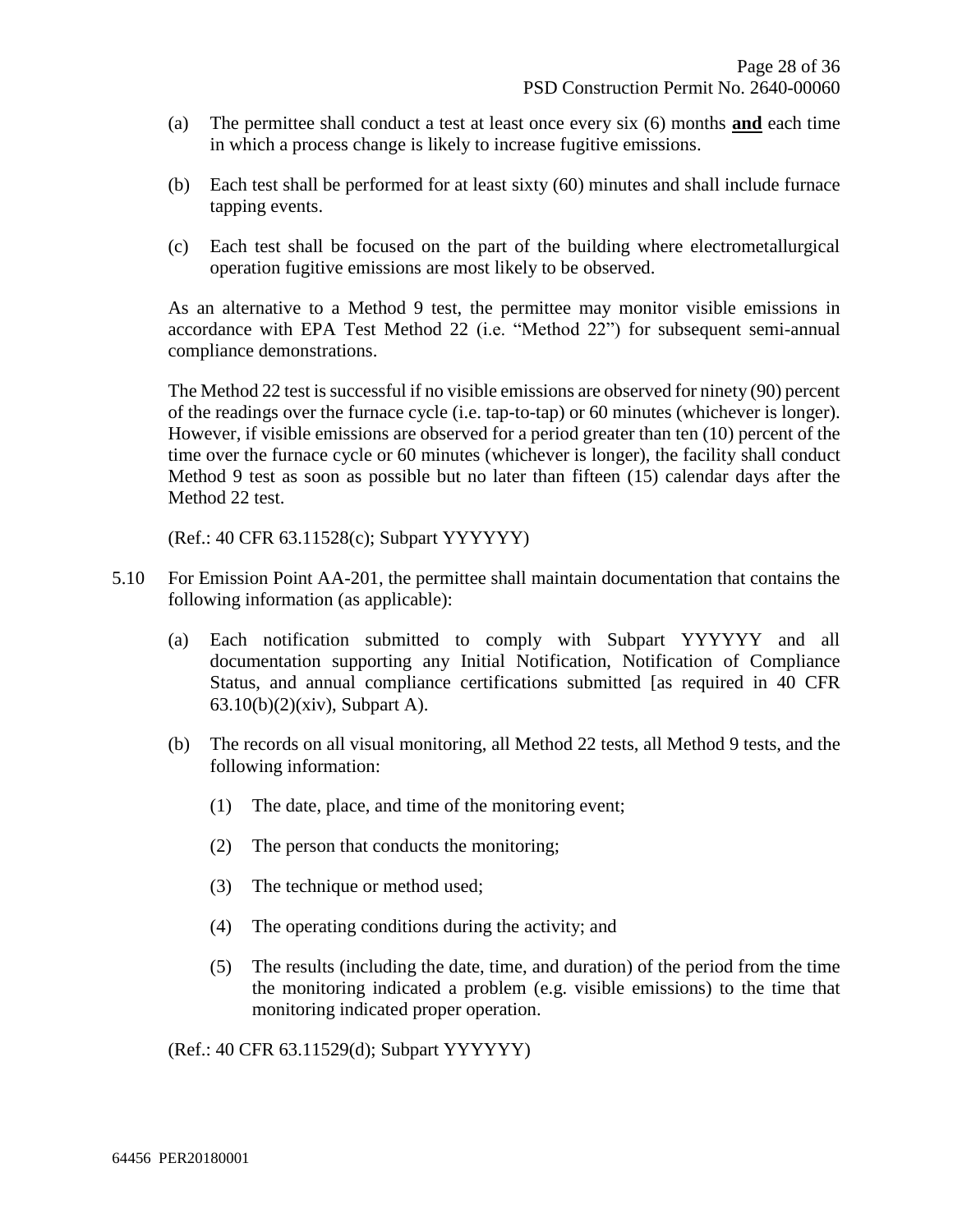5.11 For Emission Point AA-201, the permittee shall operate, maintain, and calibrate a continuous opacity monitoring system (COMS) in accordance with 40 CFR 60.13, Subpart A that measures the opacity of emissions discharged from the common stack.

The opacity data collected by the COMS shall be maintained to demonstrate continuous compliance with the opacity limitation specified in Condition 3.9(c).

(Ref.: 40 CFR 60.264(a); Subpart Z)

- 5.12 For Emission Point AA-201, the permittee shall maintain daily records on the following information in accordance with the specified requirements (as applicable):
	- (a) The product being produced;
	- (b) A description of the constituents associated with a furnace charge including the quantity (in tons);
	- (c) The time and duration of each tapping period as well as the identification of the material tapped (i.e. silicon or dross);
	- (d) *Furnace power input*: The permittee shall install, calibrate [annually in accordance with 40 CFR 60.13(b), Subpart A], maintain, and operate a device to measure and continuously record data for the furnace power input. The furnace power input may be measured at the output or input side of the transformer. However, the device must have an accuracy of  $\pm 5\%$  over its operating range.
	- (e) *Volumetric Flow Rate*: The permittee shall demonstrate continuous compliance with the operating limits specified in Condition 3.11 by utilizing one (1) of the following methods to record and maintain data for the volumetric flow rate through each fan / hooded duct of the capture system:
		- (1) The permittee shall install, calibrate annually [in accordance with 40 CFR 60.13(b), Subpart A], and maintain a monitoring device that continuously measures and records the volumetric flow rate through each separately ducted hood of the emissions capture system.

If the submerged arc furnace is equipped with a water-cooled cover that is designed to contain and prevent the escape of generated gases and particulate matter (PM), the permittee shall only monitor the volumetric flow rate through the capture system for control of emissions from the tapping station.

The flow rate monitoring device must have an accuracy of  $\pm 10\%$  over its normal operating range. However, the MDEQ reserves the right to require the permittee to demonstrate the accuracy of the monitoring device relative to EPA Methods 1 and 2 found in Appendix A of 40 CFR Part 60.

(2) The permittee shall install, calibrate annually [in accordance with 40 CFR 60.13(b), Subpart A], and maintain respective devices that continuously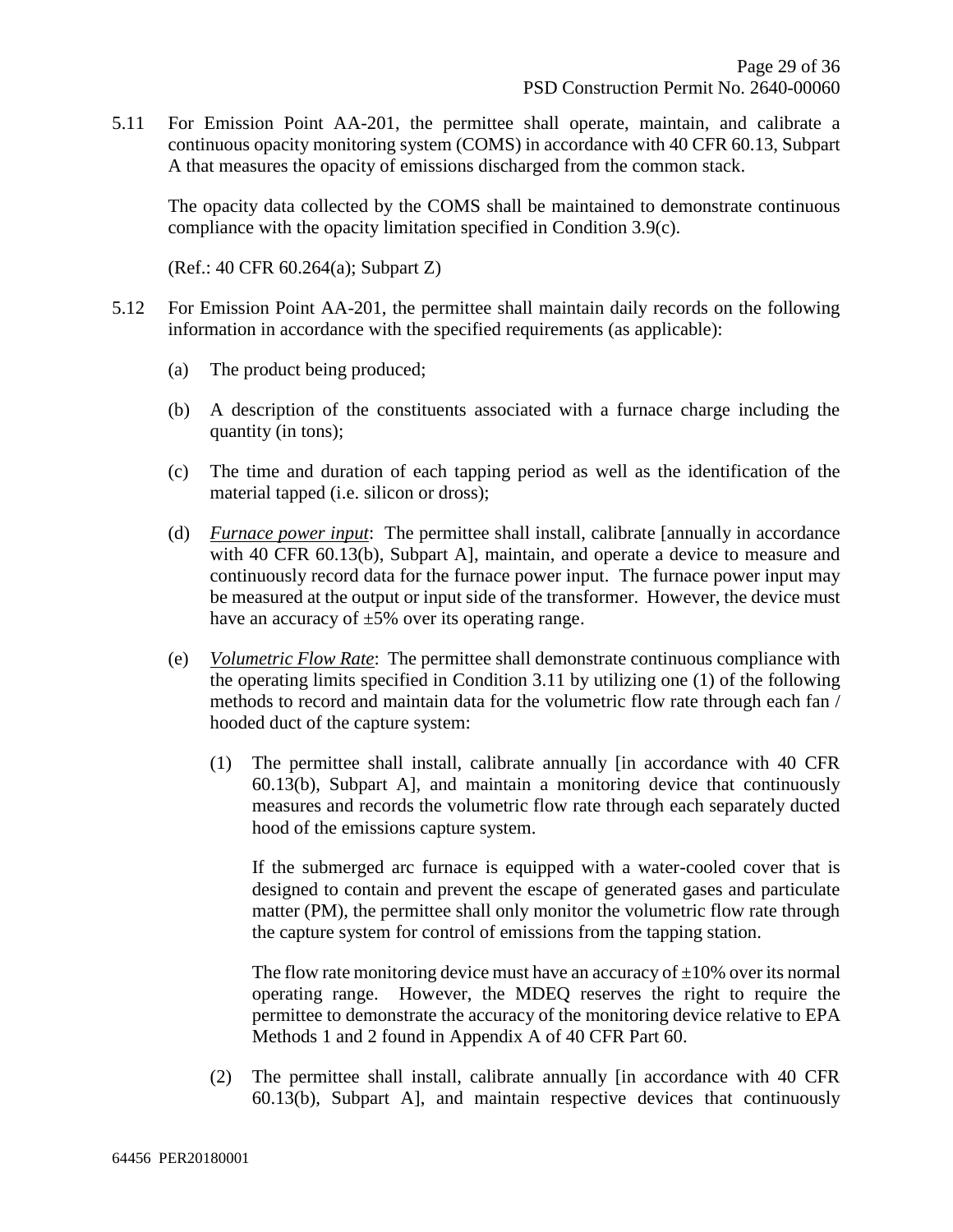measure and record the power consumption of the fan motor (in kilowatts) and the pressure drop across the fan. The fan power consumption and pressure drop measurements shall be synchronized to allow real time comparisons of the data. Additionally, the monitoring devices shall have an accuracy of  $\pm 5$  percent over their normal operating ranges.

The volumetric flow rate through each fan of the capture system shall be determined by utilizing data on the fan power consumption, the pressure drop across the fan, and the fan performance curve. Only data specific to the operation of the submerged arc furnace are acceptable.

The permittee shall maintain on-site a permanent record of the fan performance curve (prepared for a specific temperature). However, the permittee reserves the right to require the permittee to verify the fan performance curve by monitoring necessary fan operating parameters and determining the gas volume moved relative to EPA Methods 1 and 2 found in Appendix A of 40 CFR Part 60.

(Ref.: 40 CFR  $60.265(a) - (c)$ , (e), (f), and (g); Subpart Z)

5.13 For Emission Point AA-201, the permittee shall demonstrate compliance with the emission limitation specified in Conditions 3.12 by monitoring and recording the differential pressure drop across each baghouse daily. If a monitored pressure drop is outside of the range established during the last completed PM-related performance test, the permittee shall perform and record the necessary maintenance to return a baghouse to normal operation.

(Ref.: 11 Miss Admin. Code Pt. 2, R. 2.2.B(11).)

5.14 For Emission Point AA-201, the permittee shall demonstrate compliance with the emission limitation specified in Condition 3.14 by calculating and recording the emission of GHG (as  $CO<sub>2</sub>e$ ) in tons both on a monthly and rolling 12-month total basis.

(Ref.: 11 Miss Admin. Code Pt. 2, R. 2.2.B(11).)

5.15 For Emission Point AA-201, the permittee shall demonstrate continuous compliance with the short-term  $NO<sub>X</sub>$ ,  $SO<sub>2</sub>$ , and CO emission limits specified in Condition 3.15 by operating, maintaining, and calibrating a continuous emission monitoring system (CEMS) in accordance with 40 CFR 60.13 – Subpart A, the applicable performance specifications outlined in Appendix B of 40 CFR Part 60 (i.e. "Appendix B"), and the applicable quality assurance procedures outlined in Appendix F of 40 CFR Part 60 (i.e. "Appendix F").

In lieu of the requirements specified in Sections 5.1.1, 5.1.3, and 5.1.4 of Appendix F, the permittee may conduct either a relative accuracy audit (RAA) or a relative accuracy test audit (RATA) in accordance with the applicable Performance Specifications found in Appendix B on the CEMS at least once every three (3) years [not to exceed more than thirty-six (36) months after the previously completed audit]. However, the permittee shall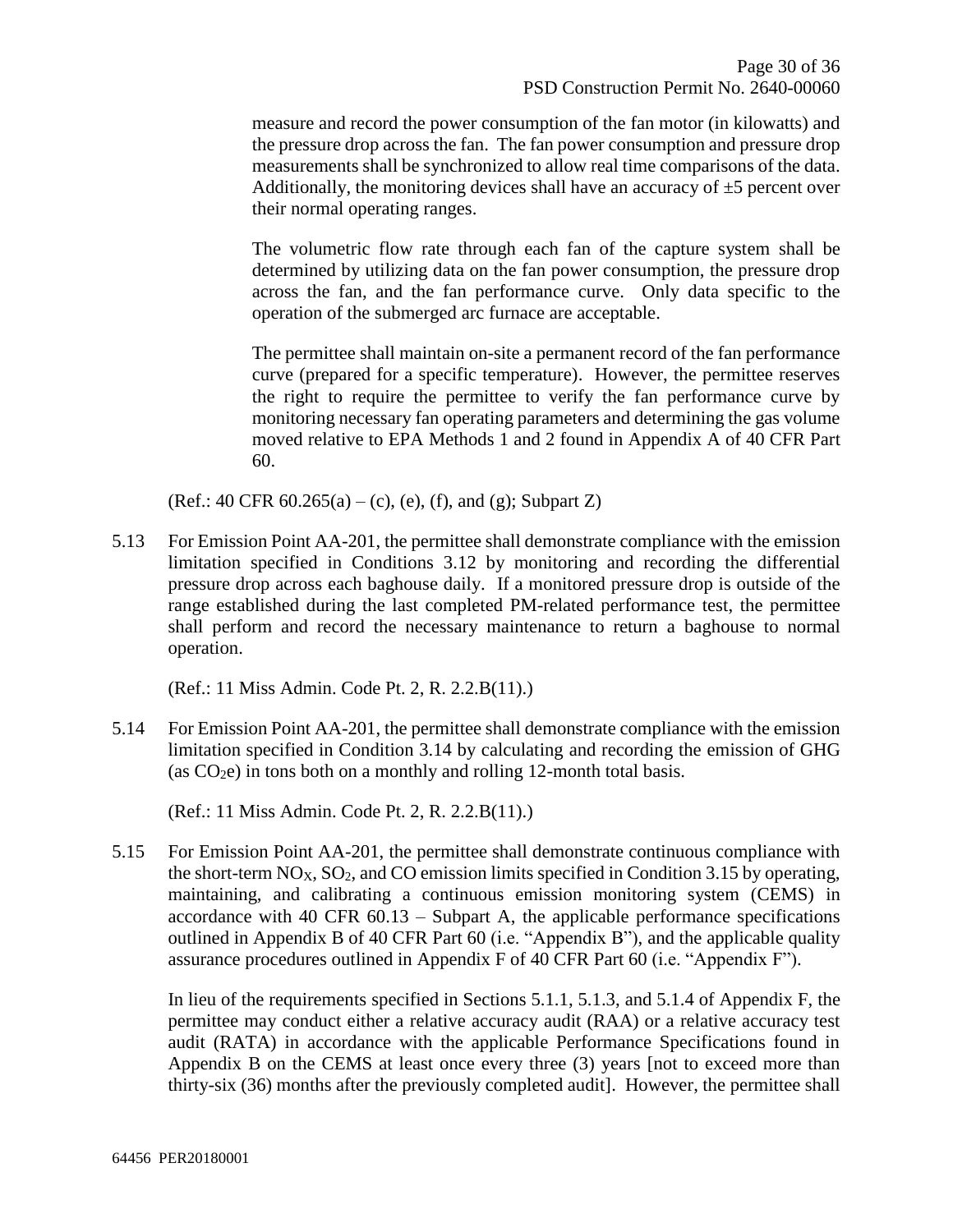conduct a cylinder gas audit (CGA) during each calendar quarter during which a RAA or a RATA is not performed.

In the event that the CEMS malfunctions or becomes non-operational such that monitoring data for  $NO<sub>X</sub>$ ,  $SO<sub>2</sub>$ , and  $CO$  emissions cannot be collected, the permittee shall conduct applicable performance testing for the noted pollutants once every thirty (30) days until such time that the CEMS is again performing to the manufacturer's design and the requirements specified herein. The failure of the CEMS is to be determined by the MDEQ so that the permittee must expediently and readily develop a means of correcting the systems for collecting and measuring the noted pollutant emissions in a timely manner.

(Ref.: 11 Miss Admin. Code Pt. 2, R. 2.2.B(11).)

5.16 For Emission Point AA-202, the permittee shall demonstrate compliance with the BACT emission limits specified Condition  $3.17(a) - (e)$  by monitoring the volume of natural gas combusted and maintaining applicable fuel records that certifies the quality / composition of the corresponding natural gas.

(Ref.: 11 Miss Admin. Code Pt. 2, R. 2.2.B(11).)

5.17 For Emission Points AA-501, AA-502, and AA-503, the permittee shall demonstrate that each engine meets the criteria of an "emergency engine" by monitoring and recording (via a non-resettable hour meter) the hours of operation for each engine on a monthly basis for both emergency and non-emergency service. Additionally, the permittee shall detail (in writing) and maintain what classified each occurrence as either an emergency or a nonemergency.

(Ref.: 40 CFR 60.4214(b); Subpart IIII and 40 CFR 60.4245(b); Subpart JJJJ) (Ref.: 11 Miss Admin. Code Pt. 2, R. 2.2.B(11).)

- 5.18 For Emission Points AA-501, AA-502, and AA-503, the permittee shall maintain records that detail the following information:
	- (a) All notifications submitted to comply with 40 CFR Part 60, Subpart IIII and Subpart JJJJ;
	- (b) Any maintenance conducted on an engine;
	- (d) Documentation that indicates an engine is certified to meet the respective emission standards specified in Conditions 3.24 and 3.26.

(Ref.: 40 CFR 60.4214(a)(2); Subpart IIII and 40 CFR 60.4245(a); Subpart JJJJ)

5.17 For Emission Points AA-501 and AA-502, if the permittee does not operate and maintain an engine in accordance with the manufacturer's emission-related written instructions, or the permittee changes emission-related settings in a way that is not permitted by the manufacturer, the permittee shall demonstrate compliance with the respective emission standards specified in Condition 3.24 through the following actions: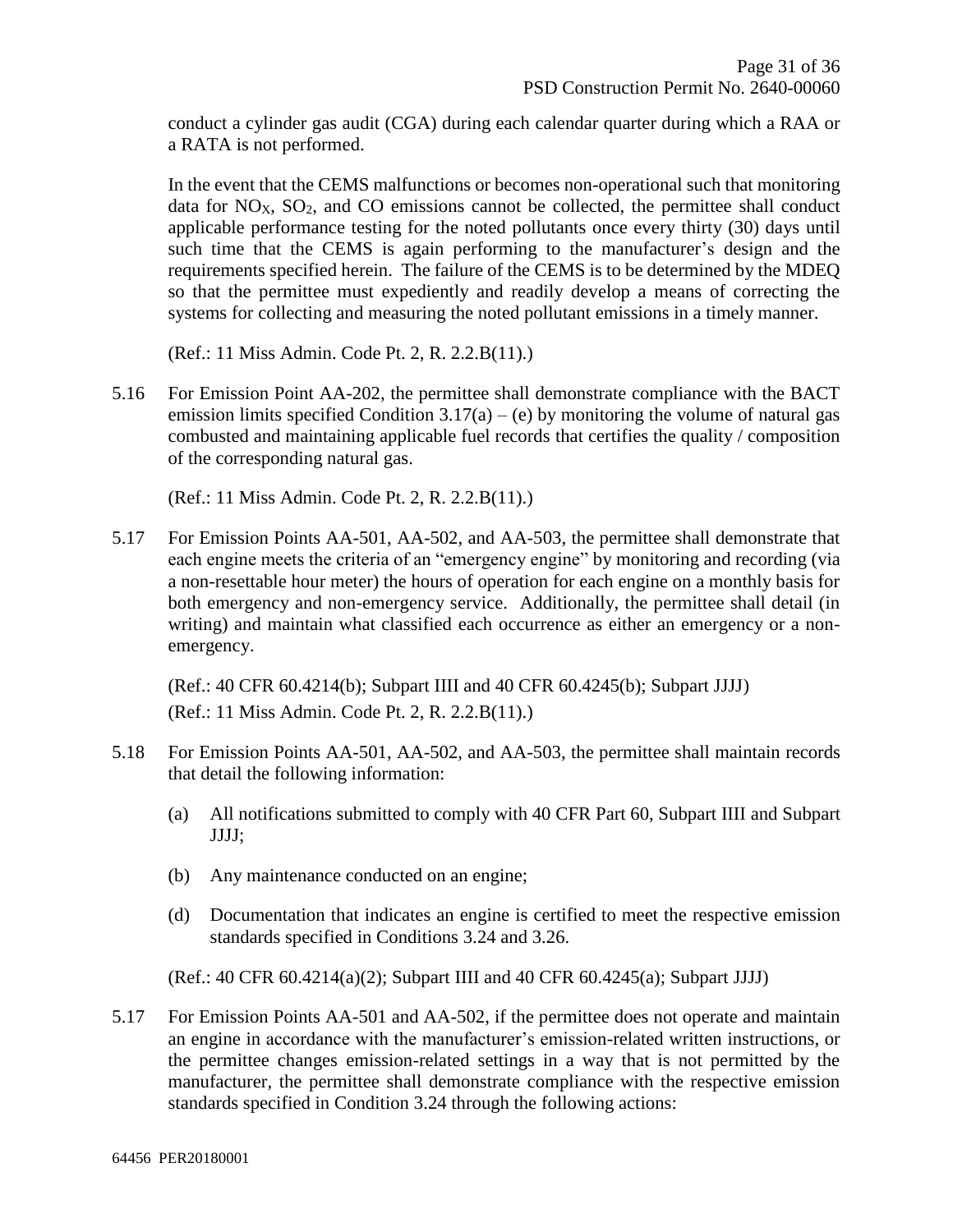- (a) Keep a maintenance plan and records of conducted maintenance and must, to the extent practicable, maintain and operate an engine in a manner consistent with good air pollution control practice for minimizing emissions.
- (b) Conduct an initial performance test to demonstrate compliance with the applicable emission standards within one (1) year of start-up, or within one (1) year after an engine is no longer installed, configured, operated, and maintained in accordance with the manufacturer's emission-related written instructions, or within 1 year after the permittee changes emission-related settings in a way that is not permitted by the manufacturer.

Any required performance test shall be conducted in accordance with the procedures outlined in 40 CFR  $60.4212(a) - (c)$ ; Subpart IIII (as applicable).

(Ref.: 40 CFR 60.4211(g)(1) and (2); Subpart IIII)

- 5.18 For Emission Point AA-503, if the permittee does not operate and maintain the engine in accordance with the manufacturer's emission-related written instructions, or the permittee changes emission-related settings in a way that is not permitted by the manufacturer, the permittee shall demonstrate compliance with the emission standards specified in Condition 3.26 through the following actions:
	- (a) Keep a maintenance plan;
	- (b) Maintain records of conducted maintenance; and
	- (c) Maintain and operate the engine in a manner consistent with good air pollution control practice for minimizing emissions (to the extent practicable).

(Ref.: 40 CFR 4243(a)(2)(i); Subpart JJJJ)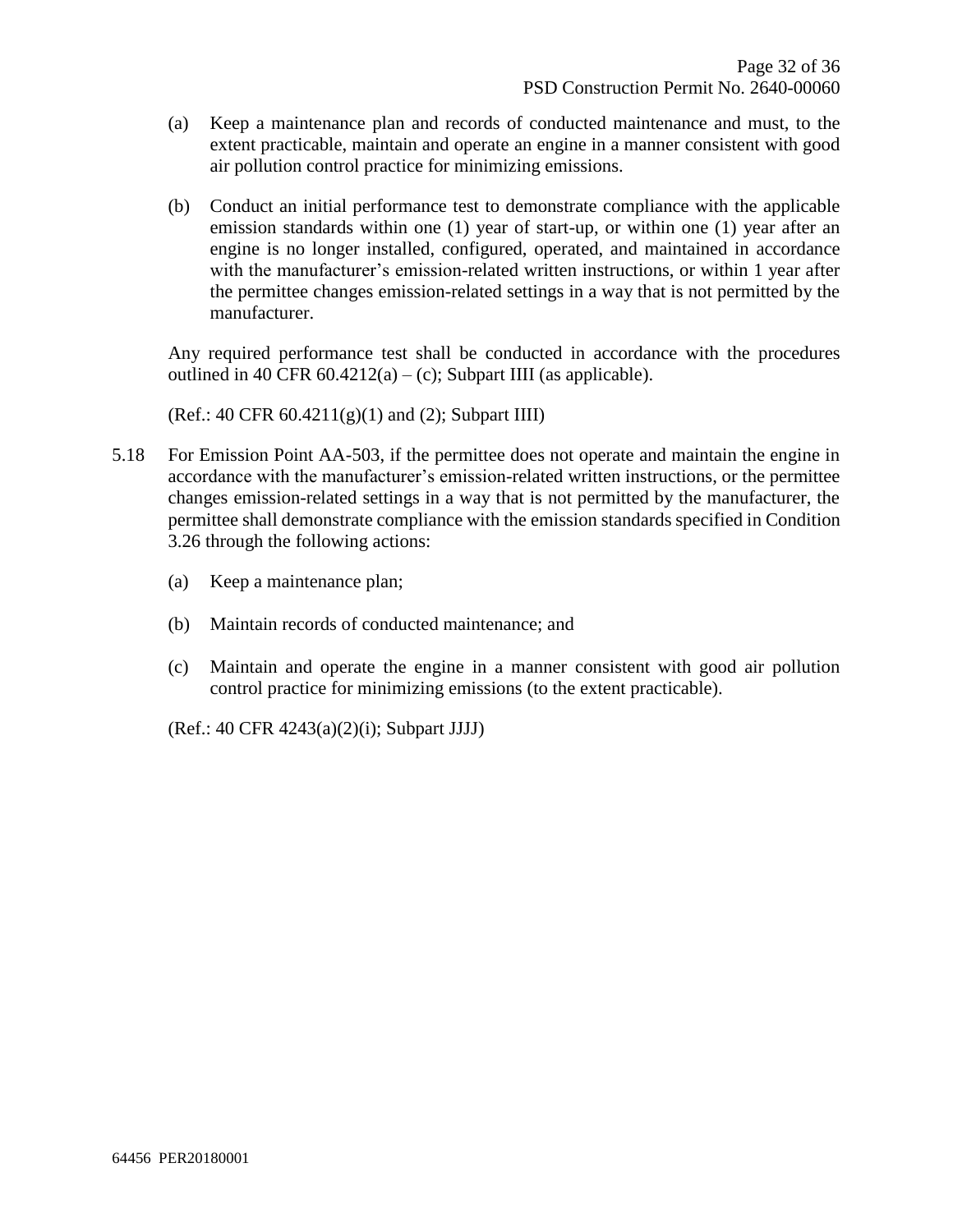#### **SECTION 6. REPORTING REQUIREMENTS**

General Reporting Requirements:

(a) The permittee shall report all deviations from permit requirements (including those attributable to upsets), the probable cause of such deviations, and any corrective actions or preventive measures taken. The report shall be made within five (5) working days of the time the deviation began.

(Ref.: 11 Miss. Admin. Code Pt. 2, R. 2.2.B(11).)

(b) Beginning upon issuance of this permit and lasting until issuance of the applicable operating permit (and unless otherwise specified herein), the permittee shall submit a report for any required monitoring in Section 6 of this permit by July 31 and January 31 of each calendar year for the preceding six-month period. All instances of deviations from permit requirements must be clearly identified in such reports and all required reports must be certified by a responsible official consistent with Mississippi Administrative Code, Title 11, Part 2, Chapter 2, Rule 2.1.C.

Where no monitoring data is required to be reported and/or there are no deviations to report, the report shall contain the appropriate negative declaration.

(Ref.: 11 Miss. Admin. Code Pt. 2, R. 2.9.)

(c) Any document required by this permit to be submitted to the MDEQ shall contain a certification signed by a responsible official stating that, based on information and belief formed after reasonable inquiry, the statements and information in the document are true, accurate and complete.

(Ref.: 11 Miss. Admin. Code Pt. 2, R. 2.2.B(11).)

| <b>Emission</b><br>Point(s) | <b>Applicable Requirement</b>                                    | <b>Condition</b><br><b>Number</b> | <b>Reporting Requirement</b>                                                                             |
|-----------------------------|------------------------------------------------------------------|-----------------------------------|----------------------------------------------------------------------------------------------------------|
| $AA-000$                    | 11 Miss Admin. Code Pt. 2, R.<br>$2.2.B(11)$ .                   | 6.2                               | Submit a Semi-Annual Monitoring Report (SMR)t                                                            |
|                             | 11 Miss. Admin. Code Pt. 2, R.<br>$2.2.B.(11)$ and $2.6.B.(5)$ . | 6.3                               | <b>Submit Performance Testing Protocol</b><br>Submit 10-Day Notification of Performance Testing<br>Event |
|                             | 11 Miss. Admin. Code Pt. 2, R.<br>$2.2.B(11)$ and $2.6.B(6)$ .   | 6.4                               | Submit Performance Test Results and Additional<br>Information                                            |
| $AA-201$                    | 40 CFR 63.11529(c); Subpart<br><b>YYYYYY</b>                     | 6.5                               | Submit an Annual Certification of Compliance on<br>Visible Emissions / Opacity Testing                   |

#### **Specific Reporting Requirements:**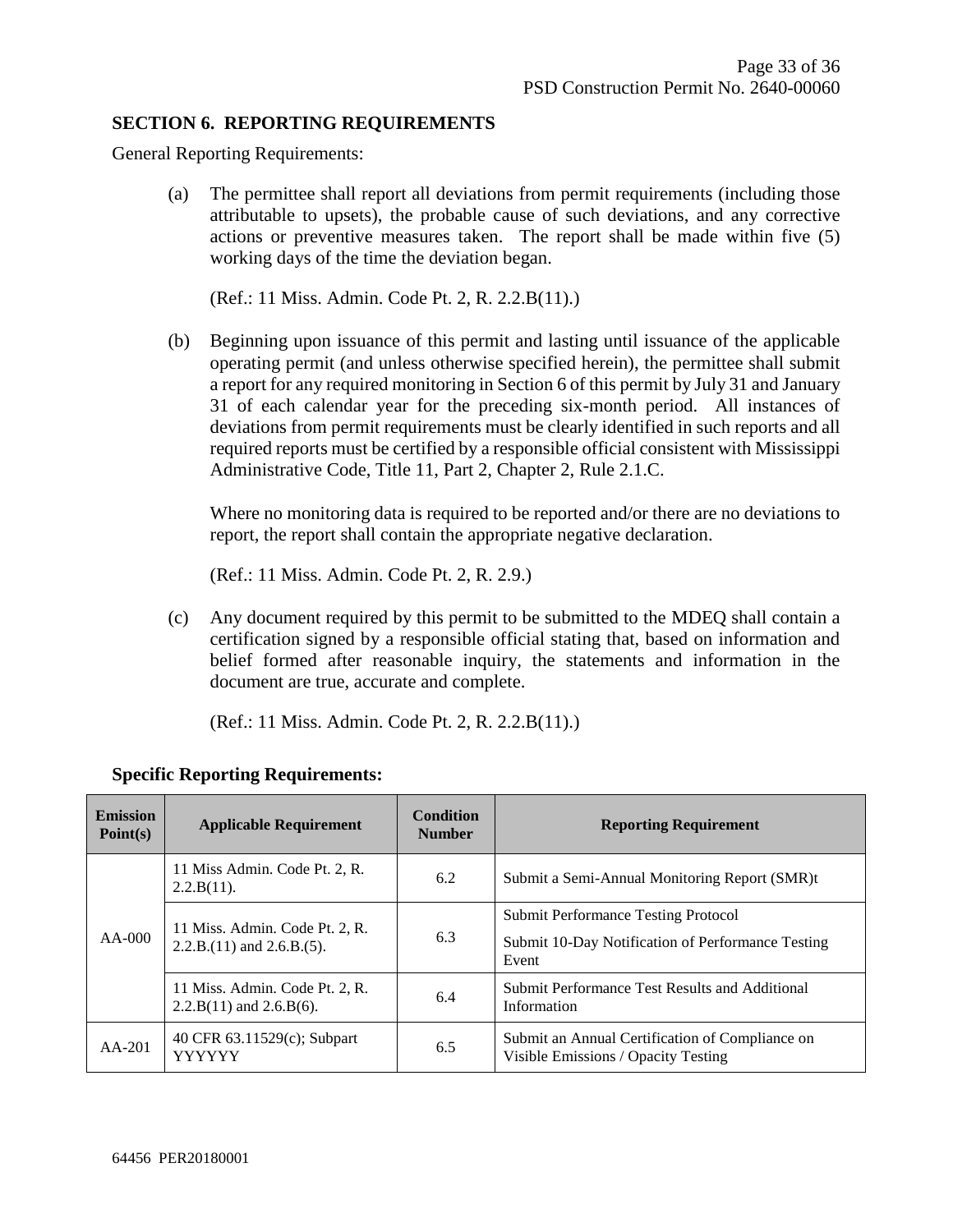| <b>Emission</b><br>Point(s) | <b>Applicable Requirement</b>               | <b>Condition</b><br><b>Number</b> | <b>Reporting Requirement</b>                                      |  |
|-----------------------------|---------------------------------------------|-----------------------------------|-------------------------------------------------------------------|--|
| $AA-201$                    | 40 CFR 60.264(b); Subpart Z                 | 6.6                               | Submit a SMR on Excess Opacity                                    |  |
|                             | 40 CFR $60.264(c)$ ; Subpart Z              | 6.7                               | Notify the MDEQ About Any Product Change                          |  |
|                             | 11 Miss Admin. Code Pt. 2, R.<br>2.2.B(11). | 6.8                               | Submit a SMR on $NOx$ , SO <sub>2</sub> , and CO Excess Emissions |  |
|                             |                                             | 6.9                               | Submit the Results of Each CEMS-Related Audit                     |  |
|                             |                                             | 6.10                              | Notify the MDEQ About CEMS Malfunction / Non-<br>Operation        |  |

- 6.2 For Emission Point AA-000 (Facility-Wide), the permittee shall submit a semi-annual monitoring report (SMR) in accordance with Condition 6.1(b) that details the following information:
	- (a) The total emission of each individual HAP and all combined HAPs in tons from all sources based on both a monthly and rolling 12-month total basis;
	- (b) The total throughput (in tons) of each raw material utilized to produce silicon;
	- (c) Any maintenance action(s) performed on an air pollution control device and any periods of time (including date and duration) in which a control device malfunctioned;
	- (d) A summary on any revision(s) made to the "Fugitive Dust Control Plan" and/or the "Emission Reduction Operating Plan";
	- (e) The total emission of GHG (as  $CO<sub>2</sub>e$ ) from both submerged arc furnaces on both a monthly and rolling 12-month total basis;
	- (f) Any occurrence in which a required visible emission evaluation (VEE) was not conducted and an explanation as to why it was not performed; and
	- (g) The results and opacity data from each evaluation that demonstrates compliance with opacity standard specified in Condition 3.7(a) (as applicable); and
	- (h) The hours of operation for each emergency engine (including a summary on how many hours are spent for emergency operation, what classified the operation as an emergency situation, how many hours are spent for non-emergency operation, and the circumstance(s) for non-emergency operation);

(Ref.: 11 Miss Admin. Code Pt. 2, R. 2.2.B(11).)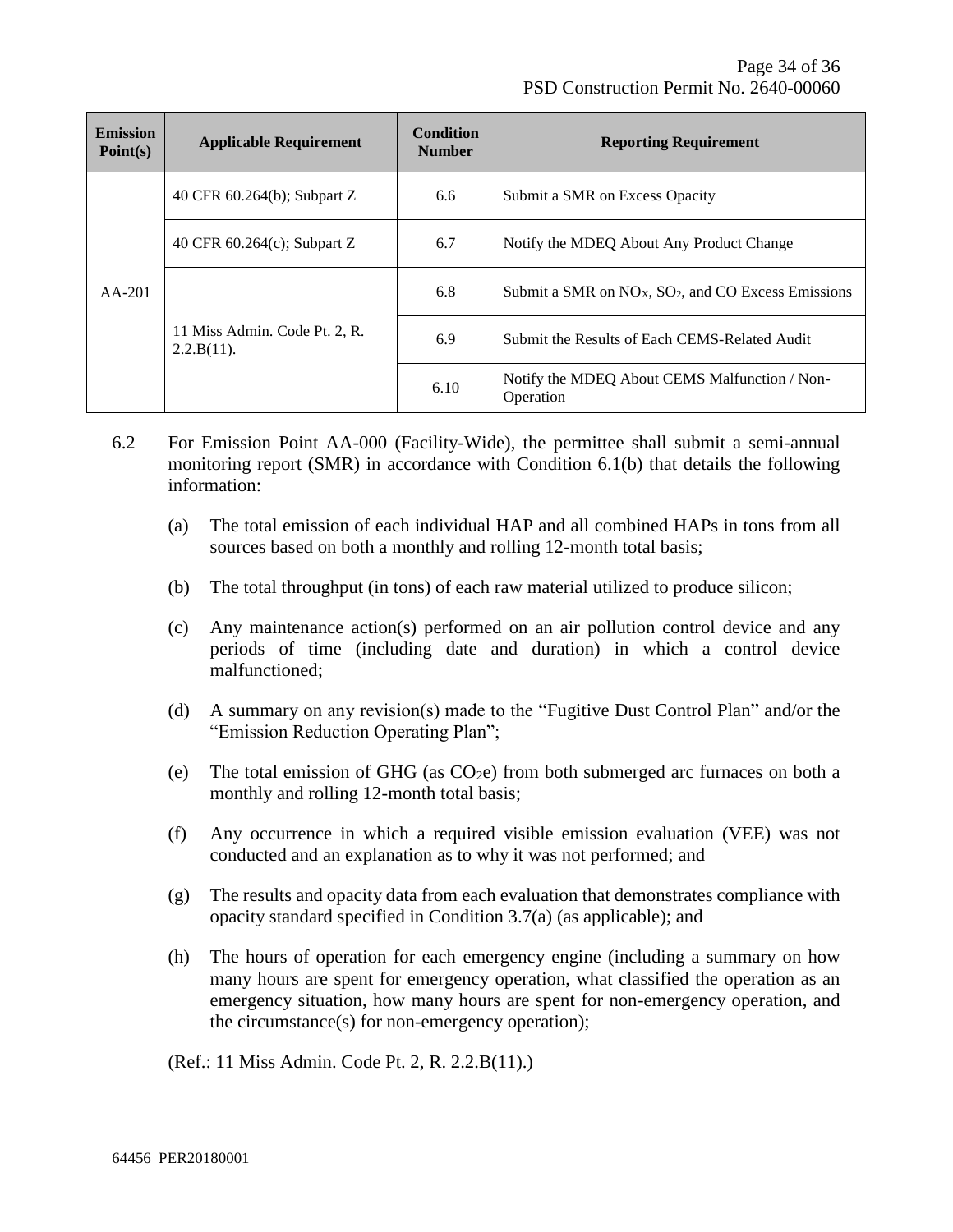6.3 For Emission Point AA-000 (Facility-Wide), the permittee shall submit a written protocol for any performance testing required herein that details the procedures and test methods to be implemented during the actual testing event no later than thirty (30) days prior to the intended testing date.

The permittee shall notify the MDEQ in writing at least ten (10) days prior to the intended testing date so that a representative from the MDEQ may be afforded the opportunity to observe the stack testing.

If deemed necessary by the MDEQ, a conference may be required prior to the intended testing date to discuss the proposed test methods and procedures outlined in the performance testing protocol.

(Ref.: 11 Miss. Admin. Code Pt. 2, R. 2.2.B.(11) and 2.6.B.(5).).)

- 6.4 For Emission Point AA-000 (Entire Facility), the permittee shall submit the results for any conducted performance test no later than sixty (60) days after the actual testing event. The report, at a minimum, shall include the information specified in Condition 1.26(c) and the following site-specific information (as applicable):
	- (a) The average furnace power input;
	- (b) The total quantity (in tons) of each raw material charged into the submerged arc furnaces during the shift in which a performance test is conducted;
	- (c) The time and duration of each tapping period that occurs during a performance test; and
	- (d) The average volumetric flow rate through each fan / ducted hood for a capture system.

(Ref.: 11 Miss. Admin. Code Pt.2, R. 2.2.B(11) and 2.6.B(6).)

- 6.5 For Emission Point AA-201 (Facility-Wide), the permittee shall submit an annual certification of compliance no later than January 31 of each calendar year for the previous calendar year that details the following information (as applicable):
	- (a) The results of any daily or weekly visual monitoring events required by Condition 5.8;
	- (b) The results of any required follow-up Method 22 if visible emissions are observed during either daily or weekly visual monitoring; and
	- (c) The result of each Method 22 test or Method 9 test required by Conditions 5.9 and 5.10.

(Ref.: 40 CFR 63.11529(c); Subpart YYYYYY)